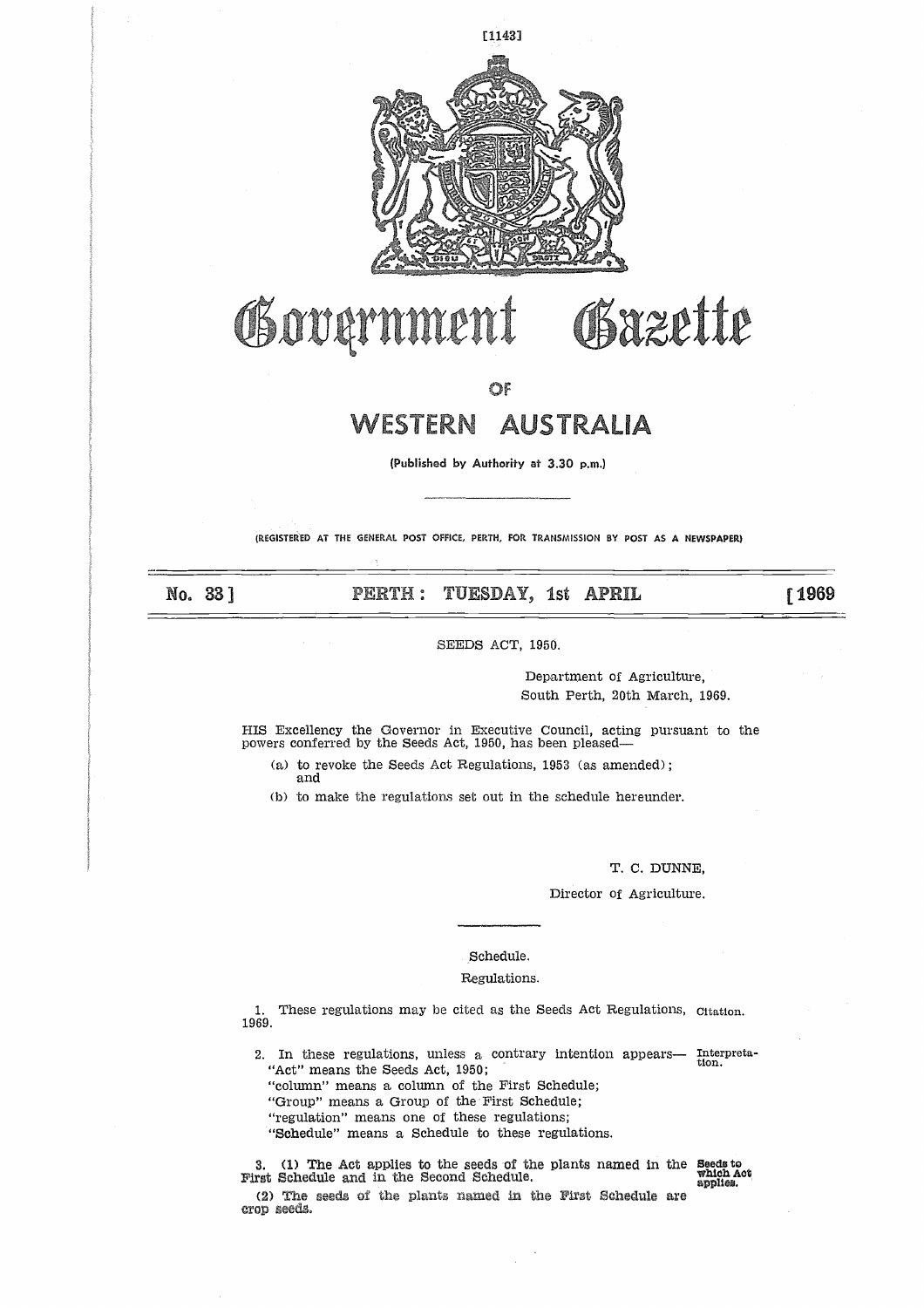**Prohibited Seeds.**

4. (1) Subject to subregulation (2) of this regulation, the seeds of the plants named in the Second Schedule are prohibited seeds.

(2) The seeds of the plant *Sorghum Almum Parocli* are not prohibited seeds if they have been certified as seeds of that plant pursuant to a scheme such as is mentioned in regulation 10.

**Extraneous seeds and weed seeds.**

5. For the purposes of the Act and for the determination of the content of any seed sample

- (a) the seeds of a plant named in Groups II and III are, when mixed with those of any other plant named in either of those Groups, extraneous crop seeds;
- (b) the seeds of a plant of another species are, when mixed with those of a plant named in Group I, weed seeds; and
- (c) the seeds of a plant not named in Group II or III are, when mixed with those of a plant named in either of those Groups, weed seeds.

**Purity provisions.**

6. (1) For the purposes of section 9 of the Act, in any given quantity of crop seeds,

- (a) the percentage of pure seeds shall not be less than the appropriate percentage set out in column 3;
- (b) the percentage of weed seeds shall not exceed .the appropriate percentage set out in column 4;
- (c) the percentage of extraneous crop seeds shall not exceed the appropriate percentage set out in column 5; and
- (d) the percentage of inert matter shall not exceed the appropriate percentage set out in column 6.

(2) In any percentage of weed seeds set out in column 4, the percentage of any one species shall not exceed 0.2 per centum, by count.

**Germinable seeds.**

7. 'For the purposes of section 9 of the Act, in any given quantity of crop seeds, the percentage of germinable seeds shall be not less than the appropriate percentage set out in column 7 and, as regards any plant named in Group II, the percentage of hard of impermeable seeds shall not exceed the appropriate percentage set out in column 8.

**Samples** and Germinab<br>seeds.<br>Samples a<br>sampling<br>procedure

8. (1) Samples of seeds for testing shall be taken by a seed procedure. analyst or an inspector, in accordance with the rules of the body known as the International Seed Testing Association or any variation of those rules that is accepted by a representative body of Official Australian Seed Analysts and approved by the Minister.

> (2) Every sample shall be taken in the presence of the person in charge, or apparently in charge, of the lot to be sampled, unless, on being so required, he fails or refuses to be present; and, if present, that person shall be required and permitted, on the taking of the sample, to mark with his name or initials the container in which it is taken.

(3) The analyst or inspector taking the samples shall

(a) take from the containers or bulk being sampled sufficient seeds to provide three samples, each not less than the quantity required for analysis under the rules mentioned in subregulation (1) of this regulation and shall thoroughly mix the seeds, divide them into three approximately equal portions, place each portion in a separate package and fasten and seal each package;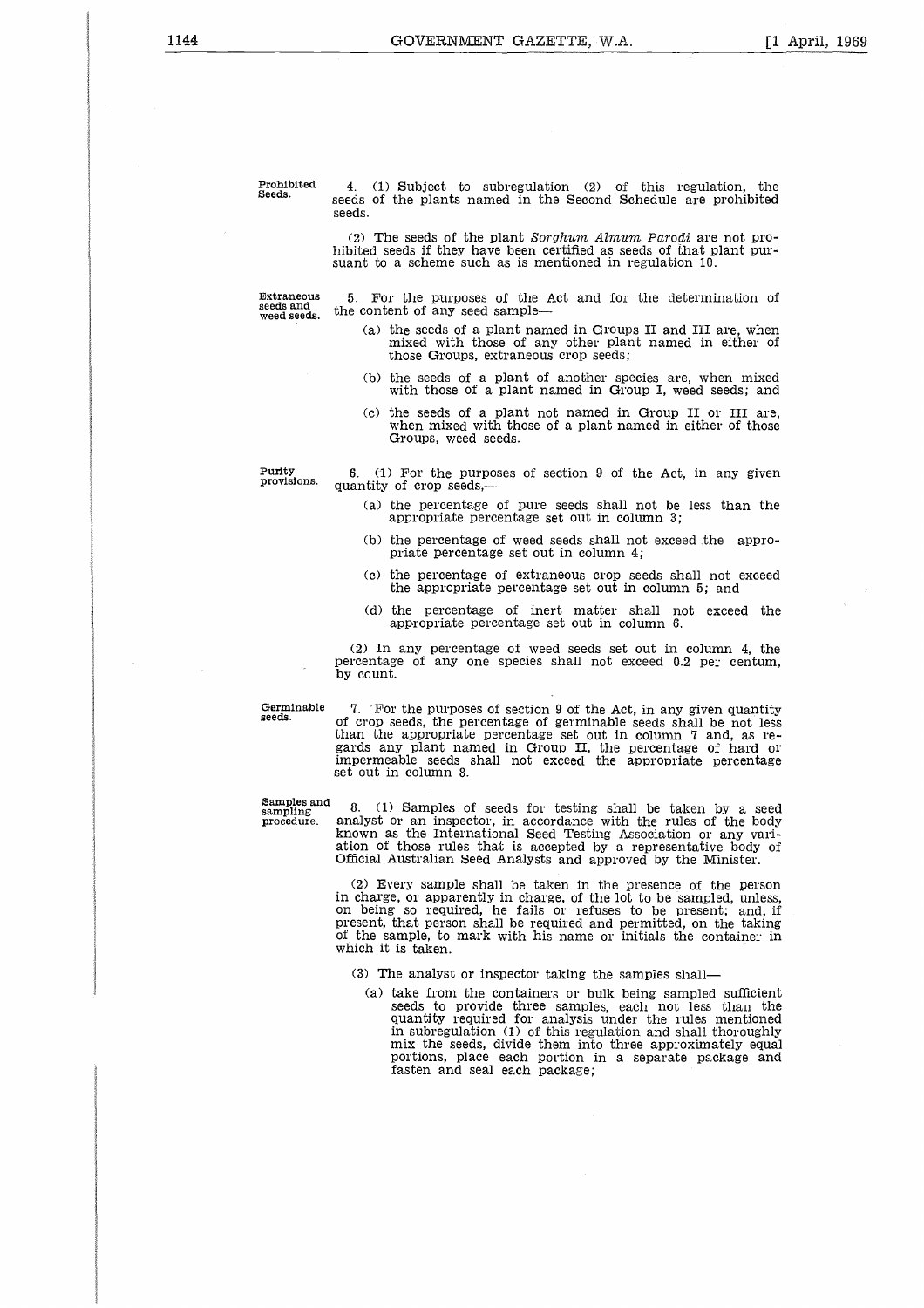- (b) inscribe on each of the three sample packages or on a label attached to them-
	- $(i)$  a statement such as is provided by section 7 of the Act;
	- (ii) the kind of seed comprised in the lot sampled;
	- (iii) the number of bags or containers of seed represented by the sample;
	- (iv) so far as they are ascertainable, the name and address of the owner, consignor or person in possession of the seeds sampled; and
	- (v) the date on which the sample was taken; and
- (c) deliver one of the three sample packages to the person in charge, or apparently in charge, of the lot sampled and forward the other two sample packages to the Department of Agriculture.

(4) Every analysis made by an inspector or pursuant to section 14 of the Act shall be made in accordance with the rules mentioned in subregulation (1) of this regulation.

9. The several fees payable for the analysis of a sample of **Fees.** seeds and for a report are

| c the net shall be made in accordance while the rules including<br>abregulation (1) of this regulation. |          |          |          |                                                                                      |      |
|---------------------------------------------------------------------------------------------------------|----------|----------|----------|--------------------------------------------------------------------------------------|------|
| The several fees payable for the analysis of a sample of<br>s and for a report are—                     |          |          |          |                                                                                      |      |
|                                                                                                         |          |          |          |                                                                                      |      |
| Purity and germination analysis                                                                         |          |          |          | and the state of the state of the state of                                           | 2.00 |
| Purity analysis                                                                                         | $\cdots$ | $\cdots$ |          | $\mathbf{r}$ and $\mathbf{r}$ are all $\mathbf{r}$ and $\mathbf{r}$ and $\mathbf{r}$ | 1.00 |
| Germination analysis                                                                                    | $\sim$   | $\ldots$ | $\cdots$ | $\ldots$                                                                             | 1.00 |
| Fluorescence test                                                                                       |          | .        | $\cdots$ | $\cdots$                                                                             | 1.00 |
| Fluorescence test and germination analysis                                                              |          |          | $\cdots$ | $\sim$ $\sim$                                                                        | 2.00 |
| Report for the second and every subsequent copy                                                         |          |          |          |                                                                                      | 0.20 |

10. (1) The Minister is authorised to prepare schemes for the **certifies-**purpose of testing and certifying the strain (cultivar) of any crop **tion.** seeds, the disease resistant properties of crop seeds and the freedom of crop seeds from diseases and pests.

(2) A person shall not in any invoice, agreement, circular, or advertisement relating to seeds or on any parcel of seeds or any label attached thereto use the word "certified" or "certificated" or any word or words of like import, unless

- (a) the seeds have been certified under any scheme prepared pursuant to this regulation or certified in any place outside the State, by a Government Department under a seed certification scheme that is recognised by the Governor for the purposes of the Act; and
- (b) there is clearly stated, in the invoice, agreement, circular or advertisement or on the parcel or label as the case may be, the name of the State or country in which the seeds have been so certified.

(3) A statement in any invoice, agreement, circular or advertisement mentioned in subregulation (2) of this regulation shall, notwithstanding any agreement to the contrary, constitute a warranty by the vendor that the seeds have been certified as provided by this regulation.

(4) A person shall not sell any seeds as certified or certificated unless the seeds are contained in a parcel sealed as required under a scheme prepared by the Minister or recognised by the Governor; but the provisions of this subregulation do not apply to the sale of certified seed of a lesser amount than that contained in the smallest sealed parcel available.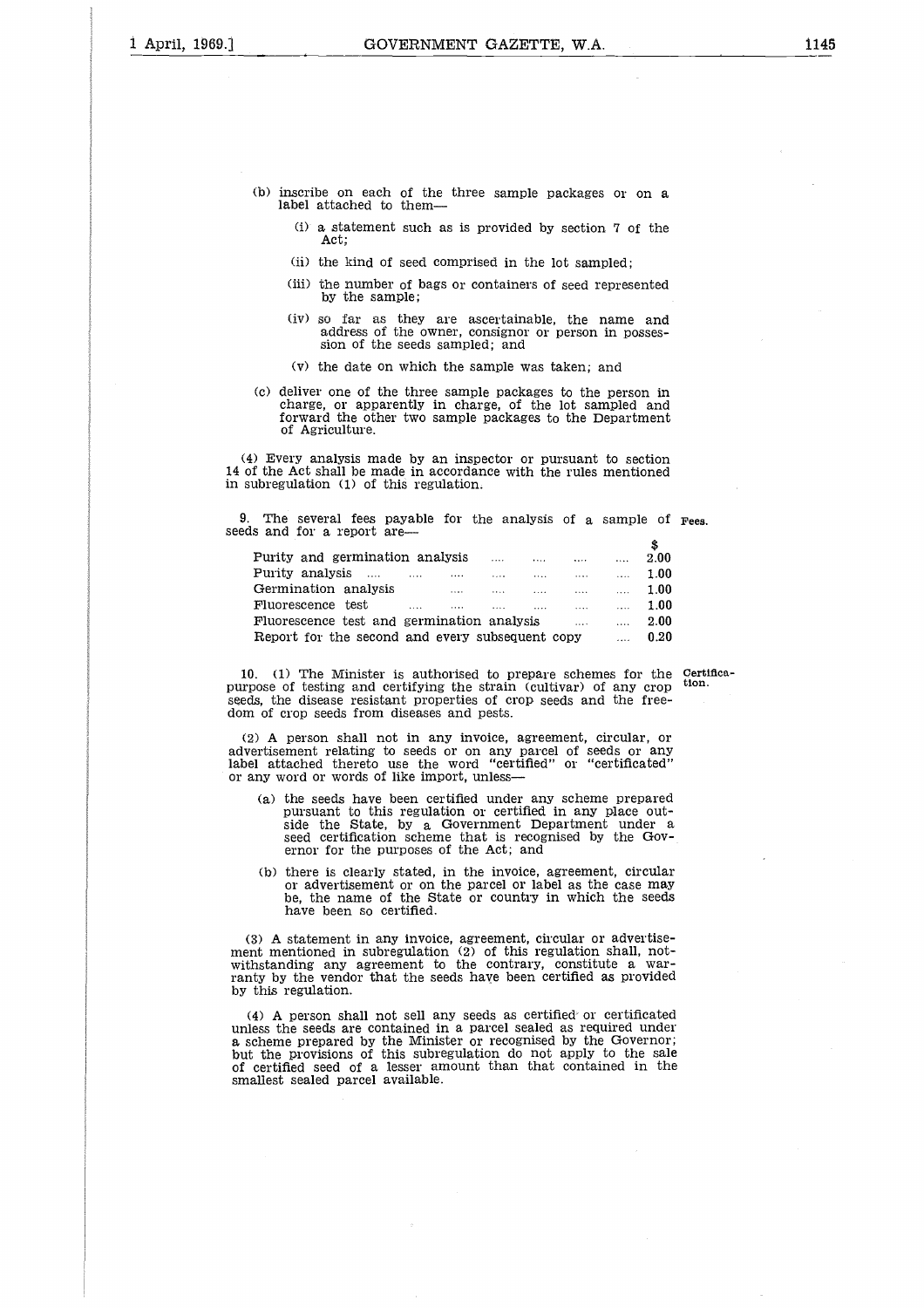Restriction<br>on use of<br>certain<br>descriptions *certain* Restrictio<br>**on use of**<br>certain<br>descriptio

11. (1) A person shall not, in any invoice, agreement, circular or advertisement relating to seeds or on any parcel of seeds or any descriptions. label attached to such a parcel, use the terms "disease resistant", "disease immune", "wilt resistant", or any word or words intended, or apparently intended, to imply that the seeds are resistant or immune to disease, generally or to any particular disease or diseases, unless

- (a) the seeds have been certified as provided by regulation 10 as being so resistant or immune; and
- (b) there is clearly stated, in the invoice, agreement, circular or advertisement or on the parcel or label, as the case may be, the name of the State or country in which the seeds have been certified as being so resistant or immune.

(2) A statement in any invoice, agreement, circular, or advertisement as mentioned in this regulation shall, notwithstanding any agreement to the contrary, constitute a warranty by the vendor that the seeds have been certified as provided by this regulation as being so resistant or immune.

Restriction on sale of imported seeds.

12. (1) A person shall not sell any seed imported into the State, unless and until the seed has been inspected by an inspector and he has obtained, from an officer of the Department of Agriculture authorised in that behalf, a permit in writing authorising the seed to be sold.

(2) A person who has imported any seed into the State for *his* own bise shall, within fourteen days after its arrival within the State, submit that seed, or cause it to be submitted, to the Department of Agriculture for inspection.

(3) A person who has imported any seed into the State for his own use shall not sow that seed or suffer or cause it to be sown, unless and until he has obtained, from an officer of the Department of Agriculture authorised in that behalf, a permit in writing authorising the sowing of that seed.

Offences. 13. Every person who contravenes any provision of these regu-lations commits an offence and is liable to a penalty of twenty dollars.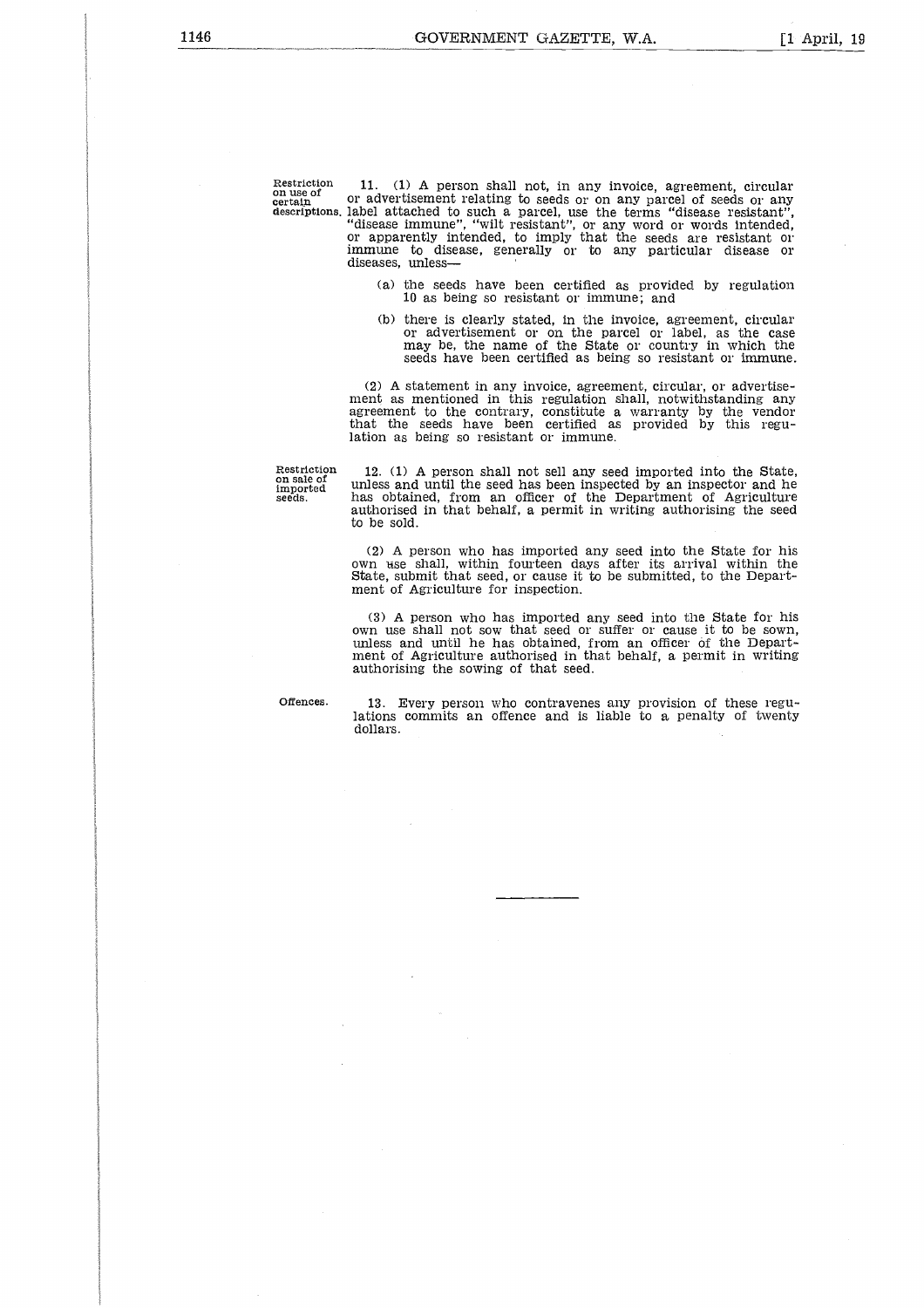### First Schedule

# CROP SEEDS

### Purity and Germination Standards

| Kind of Seeds                                                                                                                                                                                                                                                                                                                                                                                                                                                                                                                                                        | (Percentage allowable by weight)                                                                                                                                                                                                                                                                                                                                                                                                                                                                                                                                                                                              | Germination<br>(Min.<br>Allowable)                                                                       |                                                                                  |                                                              |                                                                                            |                                                                      |
|----------------------------------------------------------------------------------------------------------------------------------------------------------------------------------------------------------------------------------------------------------------------------------------------------------------------------------------------------------------------------------------------------------------------------------------------------------------------------------------------------------------------------------------------------------------------|-------------------------------------------------------------------------------------------------------------------------------------------------------------------------------------------------------------------------------------------------------------------------------------------------------------------------------------------------------------------------------------------------------------------------------------------------------------------------------------------------------------------------------------------------------------------------------------------------------------------------------|----------------------------------------------------------------------------------------------------------|----------------------------------------------------------------------------------|--------------------------------------------------------------|--------------------------------------------------------------------------------------------|----------------------------------------------------------------------|
| Column <sub>1</sub>                                                                                                                                                                                                                                                                                                                                                                                                                                                                                                                                                  | Column <sub>2</sub>                                                                                                                                                                                                                                                                                                                                                                                                                                                                                                                                                                                                           | Column <sub>3</sub>                                                                                      | Column 4                                                                         | Column <sub>5</sub>                                          | Column 6                                                                                   | Column 7                                                             |
| Common Name                                                                                                                                                                                                                                                                                                                                                                                                                                                                                                                                                          | Botanical Name                                                                                                                                                                                                                                                                                                                                                                                                                                                                                                                                                                                                                | Pure<br>seeds<br>(Min.)                                                                                  | Weed<br>seeds<br>(Max.)                                                          | Extraneous<br>crop seeds<br>(Max.)                           | Inert<br>matter<br>(Max.)                                                                  | Percentage<br>germinable<br>seeds                                    |
| Asparagus<br>$\cdots$<br><br><br><br>Beans-<br>Broad<br>$\cdots$<br><br>$\cdots$<br>Tendercrop,<br>Tender-<br>French-cv.<br>green, Gallatin<br>50,<br>Pearlgreen<br>French-Other varieties<br>$\cdots$<br>$\cdots$<br>Lima<br>$\cdots$<br>$\cdots$<br>$\cdots$<br><br>Mung<br><br>$\cdots$<br>$$<br><br>Navy<br>$\cdots$<br>$\cdots$<br><br><br>$Pinto$<br>$\cdots$<br><br>$\cdots$<br>$\cdots$<br>Rice<br>$\sim$<br><br>$\cdots$<br><br>$\cdots$<br>Mauritius or Velvet<br><br>$\cdots$<br>Soy (cultivated)<br><br>$\cdots$<br><br><b>Beets</b><br><br><br><br><br> | Asparagus officinalis L<br><br><br><br>Vicia faba L.<br><br><br><br><br><br>Phaseolus vulgaris L.<br>$\cdots$<br><br><br><br>Phaseolus vulgaris L.<br>$\cdots$<br><br><br><br>Phaseolus limensis Macf.-<br>$\cdots$<br>$\cdots$<br><br>Phaseolus mungo L.<br>$\cdots$<br>$\cdots$<br><br><br>Phaseolus vulgaris L.<br><br><br><br>$\cdots$<br>Phaseolus vulgaris L.<br>$\cdots$<br>$\cdots$<br>$\cdots$<br>$\cdots$<br>Phaseolus pubescens Blume.<br><br><br><br>Mucuna sop.<br>$\cdots$<br>$\cdots$<br>$\cdots$<br><br><br>Glycine max. (L.) Merrill<br>$\cdots$<br><br><br>Beta vulgaris L.<br>$\cdots$<br><br>$\cdots$<br> | 99.3<br>98.8<br>$98 - 8$<br>98.8<br>98.8<br>98.8<br>98.8<br>98.8<br>98.8<br>$98 - 8$<br>$98 - 8$<br>97.0 | 0.2<br>0.2<br>0.2<br>0.2<br>0.2<br>0.2<br>0.2<br>0.2<br>0.2<br>0.2<br>0.2<br>0.2 | <br><br><br><br>$\cdots$<br><br><br>$\cdots$<br><br><br><br> | 0.7<br>$1-2$<br>1·2<br>1·2<br>1.2<br>$1-2$<br>1·2<br>$1-2$<br>1.2<br>1.2<br>$1-2$<br>$3-0$ | 55<br>70<br>70<br>75<br>75<br>70<br>75<br>75<br>75<br>70<br>60<br>55 |
| Borecole<br>$\cdots$<br>Brassicas (cultivated) (other than those<br>listed separately)                                                                                                                                                                                                                                                                                                                                                                                                                                                                               | Brassica oleracea L. var. acephala DC.<br>Brassica spp.<br>$\cdots$<br><br><br><br>                                                                                                                                                                                                                                                                                                                                                                                                                                                                                                                                           | 99.3<br>$99-1$                                                                                           | 0.2<br>0.2                                                                       | <br>$$                                                       | 0.7<br>0.7                                                                                 | (of clusters)<br>65<br>65                                            |

GOVERNMENT GAZETTE, W.A.

 $\frac{1147}{1}$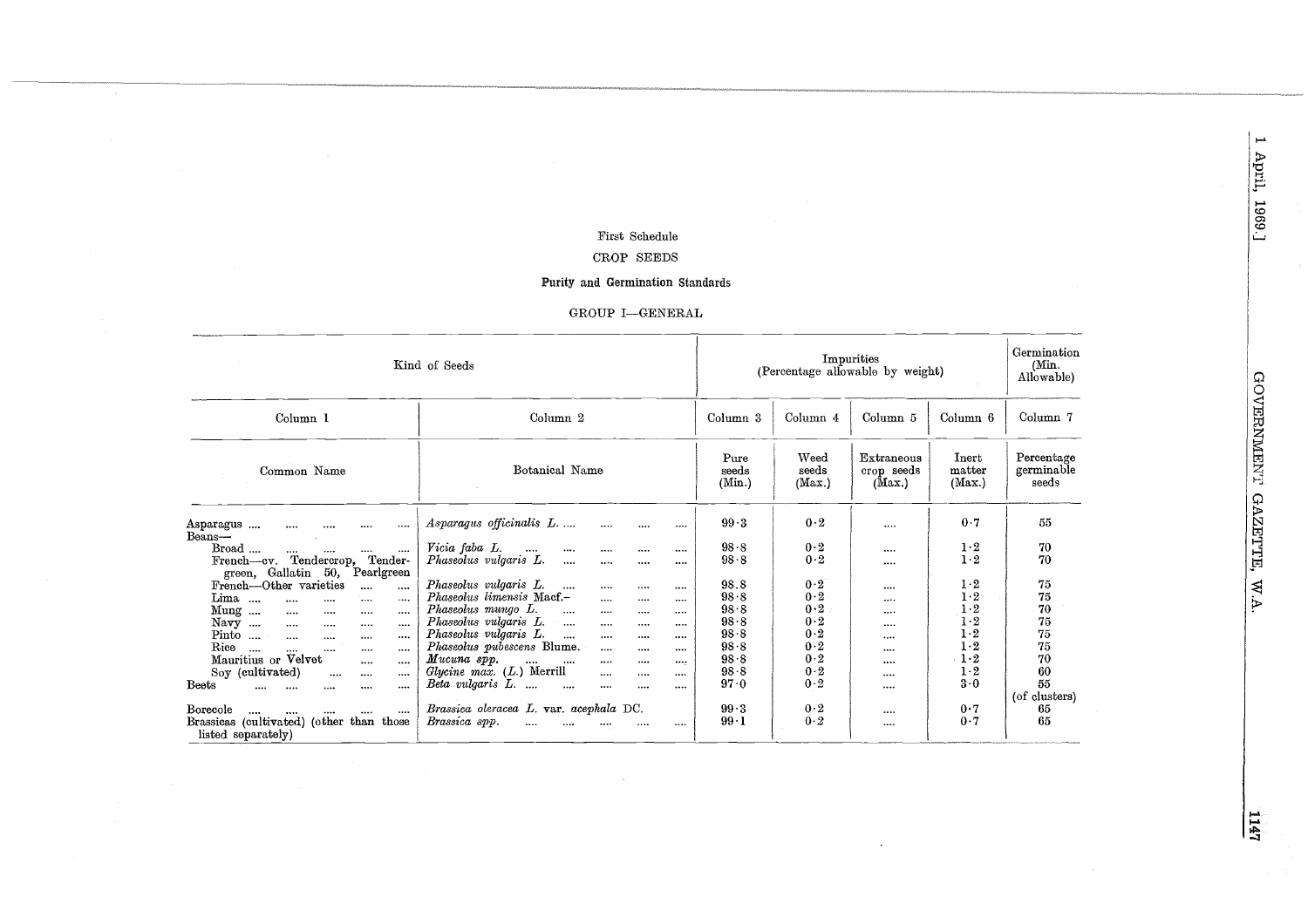| Kind of Seeds                                                                                                                                                                                            |                                                                    |                                                                      |                                              |                                                      |                                                                                                                                                                                                                                                                                                                                                                                                                                                                                         | (Percentage allowable by weight)                                                   | Germination<br>(Min.<br>Allowable)                                        |                                                       |                                                                                     |                                                                |
|----------------------------------------------------------------------------------------------------------------------------------------------------------------------------------------------------------|--------------------------------------------------------------------|----------------------------------------------------------------------|----------------------------------------------|------------------------------------------------------|-----------------------------------------------------------------------------------------------------------------------------------------------------------------------------------------------------------------------------------------------------------------------------------------------------------------------------------------------------------------------------------------------------------------------------------------------------------------------------------------|------------------------------------------------------------------------------------|---------------------------------------------------------------------------|-------------------------------------------------------|-------------------------------------------------------------------------------------|----------------------------------------------------------------|
|                                                                                                                                                                                                          | Column <sub>1</sub>                                                |                                                                      |                                              |                                                      | Column <sub>2</sub>                                                                                                                                                                                                                                                                                                                                                                                                                                                                     | Column 3                                                                           | Column 4                                                                  | Column 5                                              | Column 6                                                                            | Column 7                                                       |
| Common Name                                                                                                                                                                                              |                                                                    |                                                                      |                                              |                                                      | Botanical Name                                                                                                                                                                                                                                                                                                                                                                                                                                                                          | Pure<br>seeds<br>(Min.)                                                            | Weed<br>Extraneous<br>seeds<br>crop seeds<br>(Max.)<br>(Max.)             |                                                       | Inert<br>matter<br>Max.                                                             | Percentage<br>germinable<br>seeds                              |
| Brussels sprouts<br>Buckwheat<br>Cabbage<br>$\cdots$<br>Cabbage-Chinese<br>Cauliflower<br>Carrot<br>$\overline{1}$<br>Cape Gooseberry<br>Capsicum<br>Celery<br>$\cdots$<br>Chicory<br>$\cdots$<br>Cotton | <br><br><br>$\cdots$<br>$\cdots$<br><br>$\sim$ $\sim$<br><br>.<br> | <br>$\cdots$<br><br>$\cdots$<br><br>$\cdots$<br>$\cdots$<br><br><br> | <br><br><br><br><br>$\cdots$<br><br><br><br> | <br><br>$\cdots$<br><br><br><br>$\cdots$<br><br><br> | Brassica oleracea L. var. gemmifera A.DC.<br>$\cdots$<br>Fagopyrum esculentum Moench<br><br>Brassica oleracea L. var. capitata L.<br><br>Brassica spp.<br>$\cdots$<br><br>Brassica oleracea L. var. botrytis L.<br>$\cdots$<br><br>Daucus carota L<br><br><br><br><br>Physalis peruviana L.<br>$\cdots$<br>$\cdots$<br><br><br>Capsicum spp.<br>$\cdots$<br>$\cdots$<br><br>$\cdots$<br><br>Apium graveolens L.<br><br><br><br><br>Cichorium intybus L.<br>$\cdots$<br><br>$\cdots$<br> | 99.3<br>98.8<br>99.3<br>$99-3$<br>99.3<br>95.5<br>$99-3$<br>$99-3$<br>98.3<br>98.3 | 0.2<br>0.2<br>0.2<br>0.2<br>0.2<br>0.2<br>0.2<br>0.2<br>0.2<br>0.2<br>0.2 | .<br><br>$\cdots$<br><br><br><br><br><br>$\cdots$<br> | 0.7<br>$1-2$<br>0.7<br>0.7<br>0.7<br>4.5<br>0.7<br>0.7<br>$1-7$<br>$1-7$<br>$2 - 2$ | 65<br>75<br>65<br>65<br>65<br>50<br>30<br>50<br>50<br>60<br>70 |
| $\cdots$<br>Cow Peas<br>Cress<br>Garden                                                                                                                                                                  | <br>                                                               | <br><br>$\cdots$                                                     | <br><br>                                     | <br><br>                                             | Gossypium spp.<br>$\sim$ 1111<br>$\ddotsc$<br>$\cdots$<br><br><br>Vigna sinensis $(L)$ Hassk.<br><br><br><br>Lepidium sativum L.<br>$\cdots$<br>                                                                                                                                                                                                                                                                                                                                        | 97 8<br>$98 - 8$<br>99.3                                                           | 0.2<br>0.2                                                                | <br><br>                                              | $1-2$<br>0.7                                                                        | 70<br>70                                                       |
| Water<br>Crotalarias (cultivated)<br>Cucumber<br>Egg plant $\ldots$<br>Endive                                                                                                                            | $\cdots$<br><br><br>                                               | <br>$\cdots$<br><br>$\cdots$<br>                                     | <br>$\cdots$<br><br>$\cdots$<br>             | <br>$\cdots$<br><br>$\cdots$<br>                     | Rorippa nasturtium—aquaticum<br>$(L.)$ Hayek<br>Crotalaria spp.<br>$\cdots$<br>$\cdots$<br><br><br>$\cdots$<br>Cucumis sativus L.<br><br><br><br><br>Solanum melongena L.<br>$\cdots$<br>$\cdots$<br><br>.<br>Cichorium endivia L.<br>$\ddotsc$<br>1.1.1<br>1.1.1.1<br>$\cdots$                                                                                                                                                                                                         | $99 - 3$<br>98.0<br>98.8<br>99.3<br>$98-3$                                         | 0.2<br>0.2<br>0.2<br>$0-2$<br>0.2                                         | <br>$\cdots$<br><br><br>                              | 0.7<br>$2\cdot 0$<br>$1-2$<br>0.7<br>$1-7$                                          | 50<br>70<br>75<br>50<br>55                                     |
| Evening Primrose<br>Flax<br><br>Kale<br><br>Kohl-rabi<br>$\cdots$<br>Leek<br><br>Lentils<br>                                                                                                             | $\cdots$<br>.<br><br>$\cdots$<br>.                                 | .<br>$\cdots$<br>$\cdots$<br><br>$\cdots$<br>$\cdots$                | <br>.<br><br>$\cdots$<br>$\cdots$<br>        | <br><br>.<br>$\cdots$<br><br>$\cdots$                | Oenothera spp.<br><br>$\cdots$<br><br><br><br>Linum usitatissimum L.<br>$\cdots$<br><br><br>Brassica oleracea L.<br>$\cdots$<br><br><br><br>Brassica caulorapa Pasq.<br><br><br><br>Allium porrum L.<br><br><br><br>Lens culinaris Medio<br>$\ddotsc$<br><br><br>                                                                                                                                                                                                                       | 97.5<br>$98 - 8$<br>$99-1$<br>$99-3$<br>$99-3$<br>$98 - 8$                         | 0.5<br>0.2<br>0.2<br>0.2<br>$0-2$<br>0.2                                  | <br><br><br>$\cdots$<br><br>                          | $2 - 5$<br>$1-2$<br>0.7<br>0.7<br>0.7<br>$1-2$                                      | 40<br>80<br>65<br>65<br>60<br>70                               |
| Lettuce<br>$\cdots$<br>Linseed<br>                                                                                                                                                                       | $\cdots$<br>                                                       | $-1 - 1$<br>                                                         | <br>                                         | <br>                                                 | Lactuca sativa L.<br><br><br><br>Linum usitatissimum L.<br>1.11<br>.<br>1.11                                                                                                                                                                                                                                                                                                                                                                                                            | $97 - 5$<br>98.5                                                                   | 0.2<br>0.2                                                                | <br>                                                  | 2.5<br>$1-5$                                                                        | 70<br>80                                                       |

### GROUP I-GENERAL-continued

 $\rightarrow$ 

 $\sim$ 

1148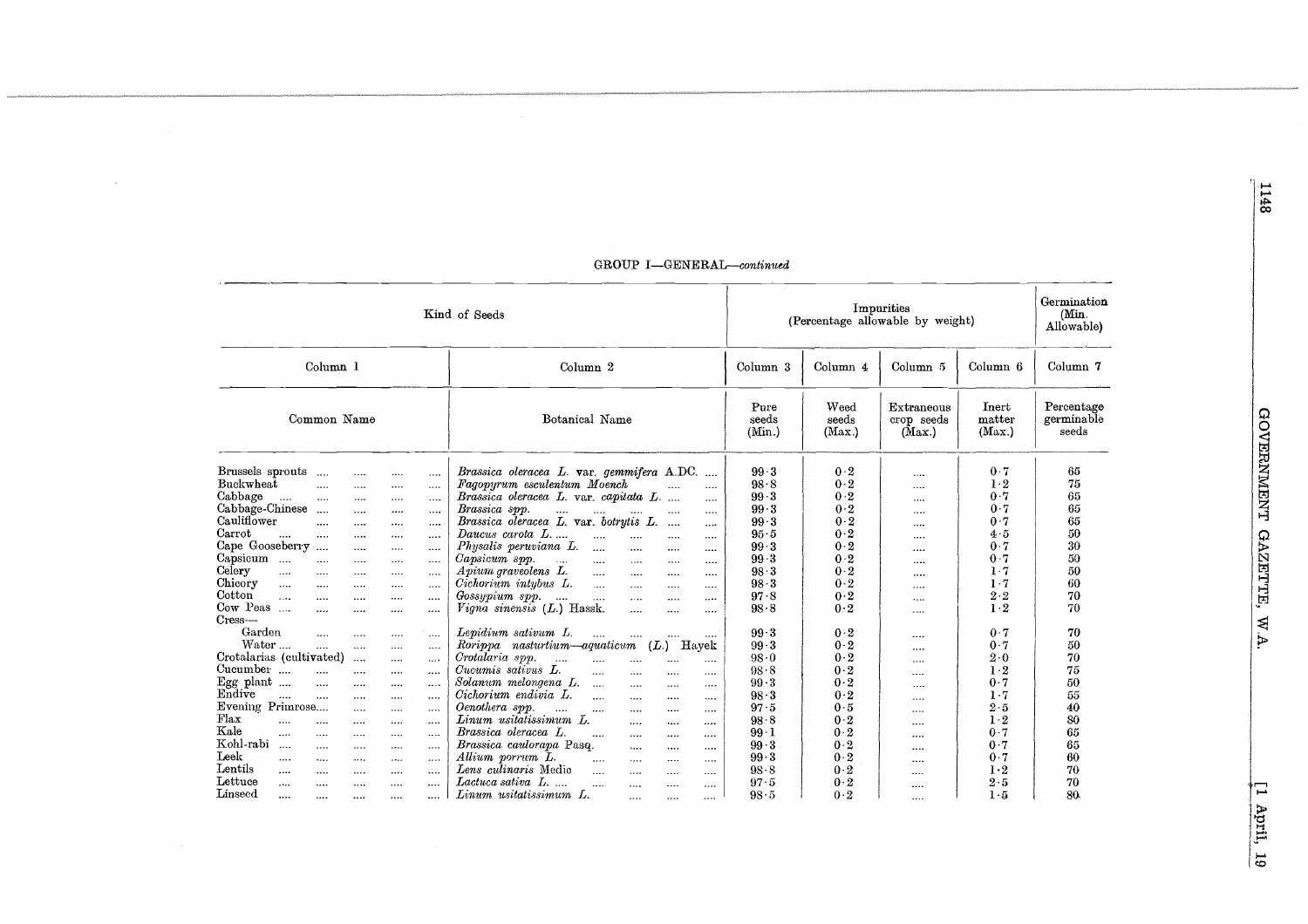|          | Beta vulgaris L.<br>                                                                                                                                                                                                                                                            | $97-0$   | 0.2   |          | $3-0$ | 55            |
|----------|---------------------------------------------------------------------------------------------------------------------------------------------------------------------------------------------------------------------------------------------------------------------------------|----------|-------|----------|-------|---------------|
|          |                                                                                                                                                                                                                                                                                 |          |       |          |       | (of clusters) |
|          | Origanum majorana L.<br>$\cdots$<br>$\cdots$<br>                                                                                                                                                                                                                                | $98-3$   | 0.2   |          | $1-7$ | 40            |
|          | $\emph{Cucurbita pepo}$ $\emph{L}$<br>$\cdots$<br>                                                                                                                                                                                                                              | $98 - 8$ | $0-2$ |          | $1-2$ | 70            |
| $\cdots$ |                                                                                                                                                                                                                                                                                 |          |       |          |       |               |
|          | $\emph{Cucumis melo}$ $L_{\cdots}$ $\ldots$<br>$\cdots$<br>$\cdots$<br>                                                                                                                                                                                                         | $98-8$   | 0.2   | $\cdots$ | $1-2$ | 65            |
|          | Cucumis melo L. var. cantalupensis Naud.<br>$\cdots$                                                                                                                                                                                                                            | $98-8$   | $0-2$ |          | $1-2$ | 65            |
|          | Citrullus lanatus (Thunb) Mansf.<br>$\cdots$<br>                                                                                                                                                                                                                                | $98 - 8$ | 0.2   | $\cdots$ | $1-2$ | 65            |
|          | <i>Brassica spp.</i> and <i>Sinapis spp.</i><br>$\cdots$<br>$\cdots$                                                                                                                                                                                                            | $99-1$   | 0.2   | $\cdots$ | 0.7   | 65            |
| $\cdots$ | $\cdots$<br>$\cdots$                                                                                                                                                                                                                                                            | $99-3$   | $0-2$ |          | 0.7   | 60            |
|          | Allium cepa L.  T<br>Petroselinum crispum (Mill.) Nym.                                                                                                                                                                                                                          | 98.3     | 0.2   |          | $1-7$ | 40            |
|          | $\cdots$<br>$\cdots$<br>Pastinaca sativa L.                                                                                                                                                                                                                                     | $97 - 5$ | 0.2   |          | $2-5$ | 40            |
|          | <b>September 1989</b><br><b>Save Committee</b><br>$\cdots$<br>$\cdots$                                                                                                                                                                                                          | $98-3$   | 0.2   |          | $1-7$ | 30            |
|          | Passiflora edulis Sims<br>$\cdots$<br>$\cdots$<br>                                                                                                                                                                                                                              | $98-3$   | 0.2   |          | $1-7$ | 30            |
| $\cdots$ | Carica papaya L.<br>$\cdots$<br>$\cdots$<br>                                                                                                                                                                                                                                    | $95-0$   | 0.2   |          | $5-0$ | 80            |
| $\cdots$ | $Arachis$ spp.<br>$\cdots$<br>$\cdots$                                                                                                                                                                                                                                          | $98 - 8$ | 0.2   | $\cdots$ | $1-2$ | 75            |
|          | Pisum spp.<br><b>Section</b><br>$\cdots$<br>المستنان المساريات<br>$\cdots$                                                                                                                                                                                                      | $98 - 8$ | 0.2   |          | $1-2$ | 70            |
| $\cdots$ | $Cajanus$ $cajan (L.)$ Huth<br>$\sim$ $\sim$<br>$\cdots$<br>                                                                                                                                                                                                                    |          | 0.2   |          | $1-2$ | 75            |
|          | Zea mays L. var. everte (Sturtev.) Bailey<br>                                                                                                                                                                                                                                   | $98 - 8$ | $0-2$ |          | $1-2$ | 70            |
|          | $\emph{Cucurbita pepo}$ $\emph{L}$<br><b>Service</b> Control<br>                                                                                                                                                                                                                | $98 - 8$ | 0.2   |          | 0.7   | 75            |
|          | Raphanus sativus L.<br>                                                                                                                                                                                                                                                         | $99-3$   |       |          | 0.7   | 65            |
|          | Brassica napus L. var. biennis (Schub. et                                                                                                                                                                                                                                       | $99-1$   | 0.2   |          |       |               |
|          | Mart.) Reichenb.                                                                                                                                                                                                                                                                |          |       |          | 0.7   | 50            |
|          | Rheum rhaponticum L.<br><br>$\cdots$                                                                                                                                                                                                                                            | 99.3     | $0-2$ |          |       |               |
|          | $Hibiscus$ sabdariffa $L$<br><br>                                                                                                                                                                                                                                               | $98 - 8$ | 0.2   |          | $1-2$ | 50            |
|          | Salvia officinalis L.<br>and the contract of the contract of the contract of the contract of the contract of the contract of the contract of the contract of the contract of the contract of the contract of the contract of the contract of the contra<br>$\cdots$<br>$\cdots$ | $99-3$   | 0.2   |          | 0.7   | 40            |
| $\cdots$ | Carthamus tinctorius L.<br>$\sim$<br>                                                                                                                                                                                                                                           | 97.0     | 0.2   | $\cdots$ | 2.8   | 65            |
|          | Tragopogon porrifolius L.<br><b>Sales</b><br><br>                                                                                                                                                                                                                               | $99-3$   | 0.2   |          | 0.7   | 50            |
| $\cdots$ | Poterium polygamum Waldst. et Kit.<br>                                                                                                                                                                                                                                          | 98.8     | $0-2$ |          | $1-2$ | 60            |
|          | Spinacia oleracea L.<br>$\cdots$ $\cdots$ $\cdots$<br>$\ldots$ .<br>$\cdots$                                                                                                                                                                                                    | $98-3$   | 0.2   |          | $1-7$ | 45            |
|          | المستحدث المسامي المساوي<br>Cucurbita spp.<br>$\sim$<br>$\cdots$                                                                                                                                                                                                                | 98.8     | 0.2   |          | $1-2$ | 70            |
| $\cdots$ | Helianthus annuus L.<br>$\cdots$<br>                                                                                                                                                                                                                                            | $97-0$   | $0-2$ |          | $3-0$ | 65            |
|          | Zea mays L. var. saccharate (Sturtev.) Bailey                                                                                                                                                                                                                                   | $98-8$   | 0.2   |          | $1-2$ | 65            |
| $\cdots$ | Thymus vulgaris L.<br>$\cdots$                                                                                                                                                                                                                                                  | $98-3$   | $0-2$ |          | $1-7$ | 40            |
|          | $Nicotiana$ tabacum $L$ .<br>$\sim 100$<br>$\cdots$                                                                                                                                                                                                                             | $98-3$   | $0-2$ |          | 1.7   | 60            |
|          | $Lycopersicon$ lycopersicum $(L)$ Karsten<br>$\cdots$                                                                                                                                                                                                                           | 97.8     | $0-2$ | $\cdots$ | $2-2$ | 70            |
|          |                                                                                                                                                                                                                                                                                 |          |       |          |       |               |
|          | Brassica rapa L<br>$\sim$ 100 $\mu$ m $\sim$<br><br>$\cdots$                                                                                                                                                                                                                    | $99-1$   | $0-2$ |          | 0.7   | 65            |
| <br>     | Brassica napus L. var. napobrassica<br>(L.)                                                                                                                                                                                                                                     | $99-1$   | 0.2   |          | 0.7   | 65            |
|          | Reichenb.                                                                                                                                                                                                                                                                       |          |       |          |       |               |
|          |                                                                                                                                                                                                                                                                                 |          |       |          |       |               |

 $98.8$ 

 $0\cdot 2$ 

 $\cdots$ 

 $1-2$ 

60

Mangels ...

Majoram ....

Marrow<br>Melons—

Mustards  $\,\,\ldots\,\,$ 

 $Paw-Paw$  ...

Peas, pigeon

Popcom ...

Pumpkin ....<br>Radish ....

Rhubarb ....

 ${\bf Rosella} \qquad \ldots$ 

Safflower ...

Salsify ....<br>Sheeps burnet

Spinach<br>Spinach<br>Squash ....

Sunflower ....

Tobacco ....

Tomato ....

Turnips—<br>Table ...

Swede ....

Vetches (Tares) ....

Sweet Corn

Thyme

Onion

Parsley

Parsnip Parsnip ....<br>Passion fruit

Peas....

Rape

Sage....

 $Citron...$ 

Rock ....

Water...

 $\sim$   $\sim$ 

 $\overline{\phantom{a}}$ 

Peanuts (shelled) ....

 $\sim$ 

 $\sim$ 

 $\sim$   $\sim$ 

 $\sim$   $\sim$ 

u.

 $\cdots$ 

 $\cdots$ 

 $\cdots$ 

 $\cdots$ 

 $\sim$ 

 $\dddotsc$ 

 $\sim$ 

 $\sim$ 

 $\sim$ 

 $\sim$ 

 $\sim$ 

 $\sim$ 

 $\sim$ 

 $\sim$ 

 $\sim$ 

 $\cdots$ 

 $\sim$ 

 $\sim$ 

 $\cdots$ 

 $\cdots$ 

 $\sim$ 

 $\cdots$ 

 $\ldots$ 

 $\cdots$ 

 $\mathcal{L}_{\text{max}}$ 

 $\ldots$ 

 $\cdots$ 

 $\cdots$ 

 $\sim$ 

 $\ldots$ 

 $\dots$ 

 $\sim$ 

 $\ldots$ 

 $\sim$ 

 $\sim$ 

 $\cdots$ 

 $\ldots$ 

 $\cdots$ 

 $\ldots$ 

 $\cdots$ 

 $\sim$ 

 $\sim$ 

 $\cdots$ 

 $\cdots$ 

 $\cdots$ 

 $\cdots$ 

 $\ldots$ 

 $\sim$ 

 $\cdots$ 

 $\cdots$ 

 $\cdots$ 

 $\cdots$ 

 $\cdots$ 

 $\ldots$ 

 $\sim$ 

 $\cdots$ 

 $\cdots$ 

 $\sim$ 

 $\sim$ 

 $\ldots$ 

 $\cdots$ 

 $\sim$ 

 $\ldots$ 

 $\sim$ 

 $\dots$ 

 $\sim$ 

 $\cdots$ 

 $\sim$ 

 $\ldots$ 

 $\cdots$ 

 $\cdots$ 

 $\cdots$ 

 $\cdots$ 

 $\cdots$ 

 $\cdots$ 

 $\cdots$ 

 $\sim$ 

 $\cdots$ 

 $\cdots$ 

 $\cdots$ 

 $\cdots$ 

 $\ldots$ 

 $\sim$ 

 $\sim$  .  $\sim$ 

 $\sim$ 

 $\cdots$ 

 $\ldots$ 

 $\cdots$ 

 $\cdots$ 

 $\sim$ 

 $\cdots$ 

 $\cdots$ 

 $\cdots$ 

 $\sim$ 

 $\ldots$ 

 $\sim$ 

 $\sim$ 

 $\dots$ 

 $\ldots$ 

 $\ldots$ 

 $\sim$ 

 $\cdots$ 

 $\ldots$ 

 $Vicia$  spp. ....

 $\cdots$ 

 $\sim$   $\sim$ 

 $\sim$ 

 $\cdots$ 

 $\ldots$ 

 $\mathbf{W}$   $\mathbf{M}$ 

لمسو

67<sub>11</sub>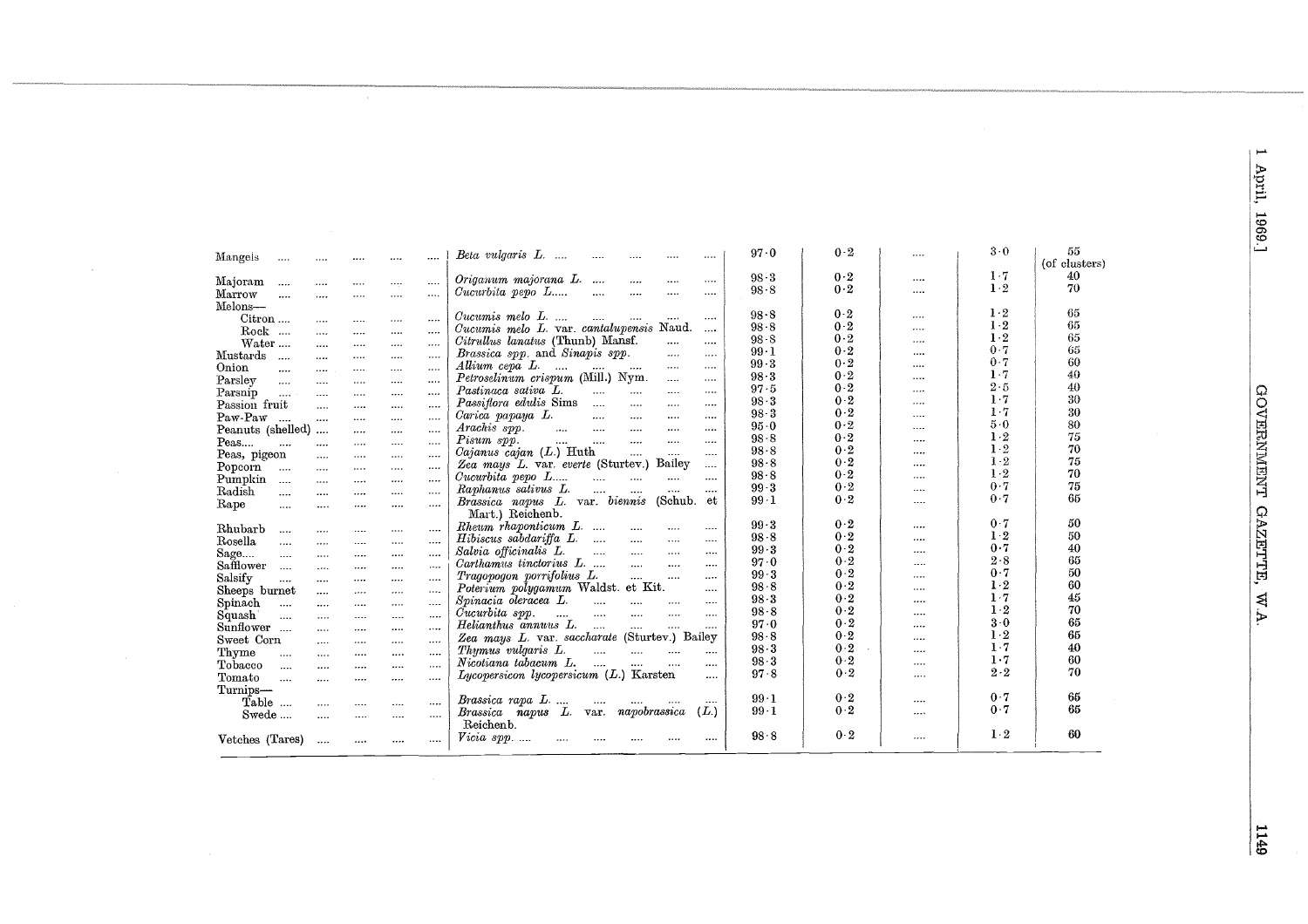| Kind of Seeds                                                                                                                                                                                                                                                                                                                                                                                                                                                                                              |                                                                                                                                                                                                                                                                                                                                                                                                                                                                                                                                                                                                                                                                                                                                                          |                                                                                                                      | Germination                                                                                    |                                                                                                      |                                                                                                |                                                                            |                                                                                      |
|------------------------------------------------------------------------------------------------------------------------------------------------------------------------------------------------------------------------------------------------------------------------------------------------------------------------------------------------------------------------------------------------------------------------------------------------------------------------------------------------------------|----------------------------------------------------------------------------------------------------------------------------------------------------------------------------------------------------------------------------------------------------------------------------------------------------------------------------------------------------------------------------------------------------------------------------------------------------------------------------------------------------------------------------------------------------------------------------------------------------------------------------------------------------------------------------------------------------------------------------------------------------------|----------------------------------------------------------------------------------------------------------------------|------------------------------------------------------------------------------------------------|------------------------------------------------------------------------------------------------------|------------------------------------------------------------------------------------------------|----------------------------------------------------------------------------|--------------------------------------------------------------------------------------|
| Column <sub>1</sub>                                                                                                                                                                                                                                                                                                                                                                                                                                                                                        | Column <sub>2</sub>                                                                                                                                                                                                                                                                                                                                                                                                                                                                                                                                                                                                                                                                                                                                      | Column <sub>3</sub>                                                                                                  | Column 4                                                                                       | Column 5                                                                                             | Column 6                                                                                       | Column <sub>7</sub>                                                        | Column 8                                                                             |
| Common Name                                                                                                                                                                                                                                                                                                                                                                                                                                                                                                | Botanical Name                                                                                                                                                                                                                                                                                                                                                                                                                                                                                                                                                                                                                                                                                                                                           | Pure<br>seeds<br>(Min.)                                                                                              | Weed<br>seeds<br>(Max.)                                                                        | Extraneous<br>crop seeds<br>(Max.)                                                                   | Inert<br>matter<br>(Max.)                                                                      | Percentage<br>germinable<br>seed (Min.)                                    | Percentage<br>hard seeds<br>included in<br>germinable<br>seeds (Max.)                |
| Alysicarpus<br>$\cdots$<br>$\cdots$<br>$\cdots$<br>Butterfly pea<br>$\cdots$<br><br>Calops<br>$\cdots$<br>$\cdots$<br><br>Centro<br>$\cdots$<br><br><br>$Clovers-$<br>Alsike<br>$\cdots$<br>$\cdots$<br><br>Berseem<br>$\cdots$<br>$\cdots$<br><br>Bladder<br>$\cdots$<br>$\cdots$<br><br>Bokhara<br>$\cdots$<br>$\cdots$<br><br>Boyd's<br>$\cdots$<br><br><br>Clustered<br><br>$\cdots$<br>Crimson<br>$\cdots$<br>$\cdots$<br>$\cdots$                                                                    | Alysicarpus spp.<br>$\ddotsc$<br>$\cdots$<br><br><br>Clitoria ternatea L<br>$\cdots$<br><br><br>Calopogonium mucunoides Desv.<br>.<br><br>Centrosema pubescens Benth.<br><br><br>Trifolium hubridum L.<br>$\cdots$<br><br>$\cdots$<br>Trifolium alexandrinum L.<br><br><br>Trifolium spumosum L.<br>$\dddotsc$<br><br><br>Metilotus alba Med<br>$\cdots$<br><br><br>Lotus hispidus Desf.<br>$\cdots$<br><br><br>Trifolium glomeratum L.<br>$\ddotsc$<br>$\cdots$<br><br>Trifolium incarnatum L.<br>$\dddotsc$<br>$\cdots$<br>                                                                                                                                                                                                                            | 93.0<br>93.5<br>93.5<br>93.8<br>93.5<br>98.0<br>96.5<br>98.0<br>93.5<br>93.5<br>98.0                                 | 0.5<br>0.2<br>0.2<br>0.2<br>0.5<br>0.5<br>0.5<br>0.5<br>0.5<br>0.5<br>0.5                      | 5.0<br>5.0<br>5.0<br>5.0<br>5.0<br>0.5<br>$2\cdot 0$<br>0.5<br>5.0<br>5.0<br>0.5                     | 2.0<br>1.5<br>1.5<br>$1 \cdot 2$<br>1.5<br>1.5<br>1.5<br>$1-5$<br>$1-5$<br>$1-5$<br>1.5<br>1.5 | 50<br>50<br>50<br>50<br>75<br>75<br>75<br>70<br>75<br>75<br>75<br>75       | <br><br><br><br>10<br>10<br>10<br>20<br>30<br>10<br>10<br>10                         |
| Cupped<br><br>$\cdots$<br><br>Drooping flowered<br><br>Red<br><br><br>$\cdots$<br>Rose<br>$\cdots$<br>$\cdots$<br>$\cdots$<br>Shaftal<br>$\cdots$<br>$\cdots$<br><br>Strawberry<br>$\cdots$<br><br>Subterranean<br>$\cdots$<br>$\cdots$<br>White<br>$\cdots$<br><br>$\cdots$<br>Yellow suckling<br>$\cdots$<br>$\cdots$<br>Crotalaria<br>$\cdots$<br>$\cdots$<br><br>Desmodium<br><br>$\cdots$<br><br>Dolichos<br>$\cdots$<br><br><br>Glycine<br>$\cdots$<br>$\cdots$<br><br>Guar bean<br><br>$\cdots$<br> | Trifolium cherleri L.<br>$\cdots$<br>$\cdots$<br>$\cdots$<br>Trifolium cernuum Brot.<br>$\cdots$<br>$\cdots$<br>$\cdots$<br>Trifolium pratense L.<br>$\cdots$<br>$\cdots$<br><br>Trifolium hirtum All.<br>$\cdots$<br><br><br>Trifolium resupinatum L.<br><br>$\cdots$<br>Trifolium fragiferum L.<br>$\cdots$<br>$\cdots$<br><br>Trifolium subterraneum L.<br>$\cdots$<br><br>Trifolium repens L.<br>$\cdots$<br>$\cdots$<br>$\cdots$<br>Trifolium dubium Sibth.<br>$\cdots$<br>$\cdots$<br>$\cdots$<br>Crotalaria spp.<br>$\mathbf{1}$<br><br>$\cdots$<br><br>Desmodium spp.<br>$\cdots$<br>$\cdots$<br>$\cdots$<br><br>Dolichos lablab L.<br>$\cdots$<br><br><br><br>Glycine javanica L<br>$\cdots$<br><br><br>Cyamopsis tetragonoloba $(L)$ Taub.<br> | 96.5<br>90.5<br>96.5<br>$96 - 5$<br>93.5<br>93.5<br>96.0<br>93.5<br>93.5<br>$98 - 0$<br>94.5<br>97.5<br>97.5<br>94.5 | 0.5<br>0.5<br>0.5<br>0.5<br>0.5<br>0.5<br>0.2<br>0.5<br>0.5<br>0.2<br>0.5<br>0.5<br>0.5<br>0.5 | 2.0<br>5.0<br>2.0<br>$2\cdot 0$<br>5.0<br>5.0<br>0.5<br>5.0<br>$5-0$<br><br>0.5<br>0.5<br>0.5<br>0.5 | 4.5<br>1.5<br>1.5<br>1.5<br>1.5<br>3.5<br>1.5<br>1.5<br>2.0<br>5.0<br>2.0<br>2.0<br>$5-0$      | 75<br>75<br>75<br>75<br>75<br>80<br>75<br>75<br>70<br>70<br>75<br>60<br>70 | 30<br>10<br>10<br>30<br>20<br>10<br>$20\,$<br>20<br>$\cdots$<br><br>$\cdots$<br><br> |

### GROUP II-PASTURE LEGUMES

 $\mathcal{L}_{\mathcal{L}}$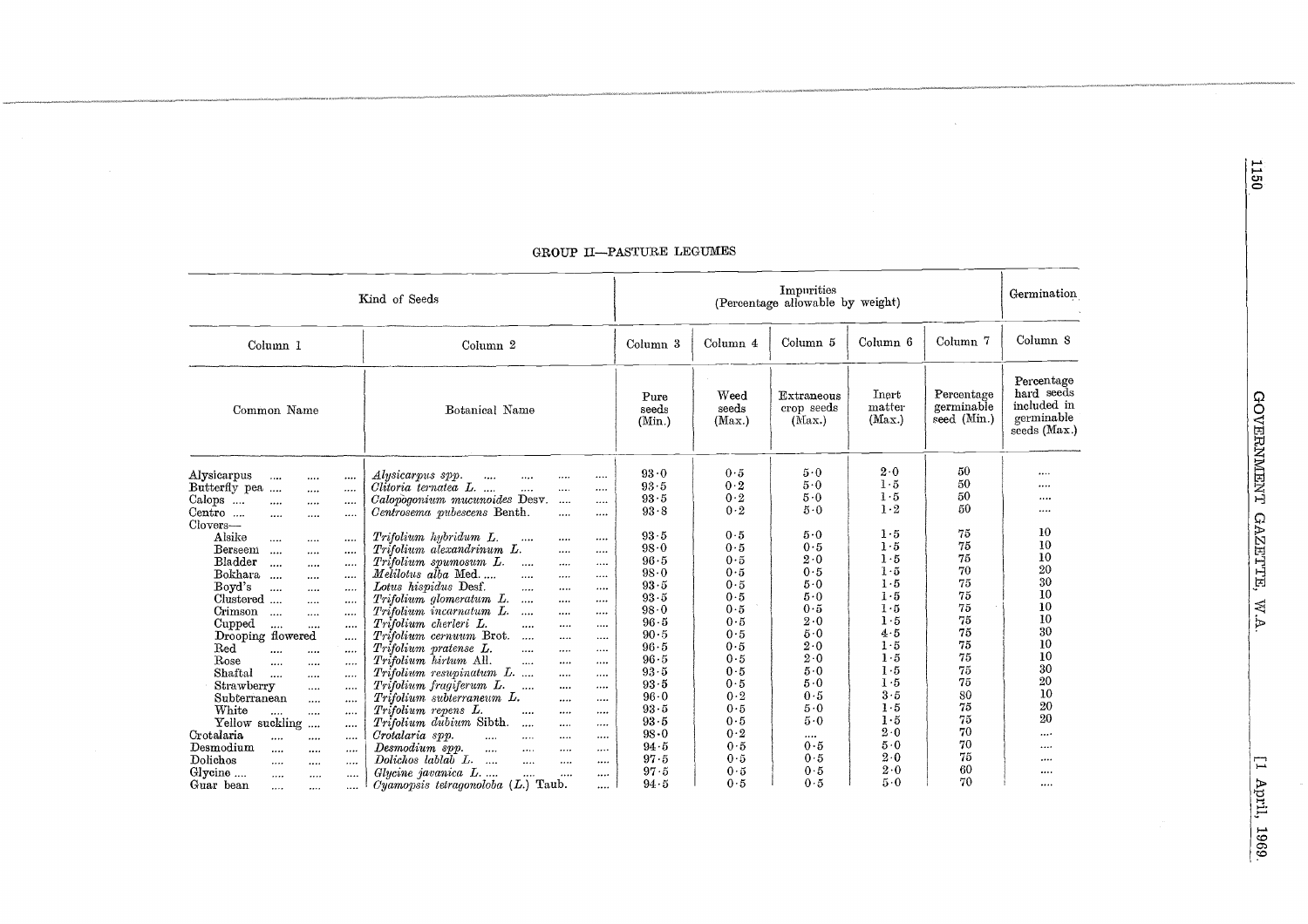1 April, 1969.]

| Lespedezas<br>$\cdots$<br><br><br>Leucaena<br><br><br> | Lespedeza spp.<br><br><br>$\cdots$<br><br>Leucaena leucocephala (Lam.) De Wit<br>$\cdots$ | 93.5<br>97.5 | 0.5<br>0.5 | $5-0$<br>0.5 | $1-5$<br>2.0 | 40<br>60 | <br> |
|--------------------------------------------------------|-------------------------------------------------------------------------------------------|--------------|------------|--------------|--------------|----------|------|
| Lotononis<br><br>$\cdots$<br>                          | Lotononis bainesii Bak.<br><br><br>                                                       | 93.0         | 0.5        | 5.0          | $2\cdot 0$   | 50       |      |
| $_{\rm Lotus}$<br>$\cdots$<br><br><br>                 | Lotus spp.<br>$1.11$<br>$\cdots$<br>$\cdots$<br>$\cdots$<br>                              | 93.5         | 0.5        | 5.0          | 1.5          | 75       | 30   |
| Lucerne<br><br><br>                                    | Medicago sativa L.<br><br><br>                                                            | 98.0         | 0.5        | 0.5          | 1·5          | 80       | 30   |
| Lupins-                                                |                                                                                           |              |            |              |              |          |      |
| New Zealand Blue<br>                                   | Lupinus angustifolius L.<br>$\cdots$<br><br>                                              | 98.3         | 0.2        | 0.5          | $1\cdot 2$   | 80       | 10   |
| Sandplain<br>$\cdots$<br>                              | Lupinus varius L.<br>$\cdots$<br><br>                                                     | 96.5         | 0.2        | 0.5          | 3.0          | 80       | 60   |
| Yellow<br>$\cdots$<br>$\cdots$<br>$\cdots$             | Lupinus luteus L.<br><br><br>                                                             | 98.3         | 0.2        | 0.5          | 1·2          | 80       | 10   |
| Medics-                                                |                                                                                           |              |            |              |              |          |      |
| Barrel<br>$\cdots$<br><br>$\cdots$                     | Medicago truncatula Gaertn.<br>$\cdots$<br>$$                                             | $96 \cdot 0$ | 0.5        | $2\cdot 0$   | $2\cdot 0$   | 75       | 20   |
| Black<br><br><br>                                      | Medicago lupulina L.<br>$\cdots$<br><br>                                                  | 98.0         | 0.5        | 0.5          | $1-5$        | 75       | 20   |
| Burr<br>$\cdots$<br><br>                               | Medicago polymorpha L.<br>$\cdots$<br>$\cdots$<br>$\cdots$                                | 95.0         | 0.5        | 0.5          | 4.5          | 75       | 20   |
| Button<br><br><br>                                     | $Medicago$ orbicularis $(L)$ Bartal<br>                                                   | 95.0         | 0.5        | 0.5          | 4.5          | 50       | 20   |
| Gama<br>$\cdots$<br><br>                               | Medicago rugosa Desr.<br>$\cdots$<br>$\cdots$<br>$$                                       | 96.0         | 0.5        | 2.0          | 2.0          | 75       | 20   |
| Snail<br>$\cdots$<br><br>                              | $Medicago$ scutellata $(L.)$ Mill.<br>$\cdots$<br>                                        | 95.0         | 0.5        | 0.5          | 4.5          | 75       | 20   |
| Strand<br><br><br>                                     | Medicago littoralis Rhode<br>$\cdots$<br>                                                 | $96-0$       | 0.5        | 2.0          | 2.0          | 75       | 20   |
| Phasey bean<br>$\cdots$<br><br>                        | Phaseolus lathyroides L.<br>$\sim$<br>$\cdots$<br>                                        | 98.0         | 0.5        | 0.5          | $1-5$        | 70       |      |
| Pueraria<br>$\cdots$<br><br>                           | Pueraria phaseoloides (Roxb.) Benth.<br>                                                  | 93.5         | 0.2        | 5.0          | 1.5          | 50       |      |
| Sainfoin<br><br><br>                                   | Onobrychis viciifolia Scop<br>$\cdots$<br>                                                | 98.8         | 0.2        |              | $1 \cdot 2$  | 70       | 20   |
| Serradellas-                                           |                                                                                           |              |            |              |              |          |      |
| Pink<br><br><br>                                       | Ornithopus sativus Brot.<br>$\cdots$<br>                                                  | 93.5         | 0.5        | 5.0          | 1·5          | 75       | 10   |
| Yellow<br>$\cdots$<br><br>                             | Ornithopus compressus L.<br><br>                                                          | 93.5         | 0.5        | 5.0          | 1.5          | 75       | 75   |
| Siratro<br><br><br>                                    | Phaseolus atropurpureus DC.<br>$\cdots$<br>                                               | 97.5         | 0.5        | 0.5          | $2\cdot 0$   | 70       |      |
| Stylo<br><br><br><br>$\cdots$                          | Stylosanthes guyanensis (Aubl.) Sw.<br>                                                   | 96.5         | 0.5        | 0.5          | 3.0          | 40       | 20   |
| Townsville lucerne<br>$\cdots$<br>                     | Stylosanthes sundaica Taub.<br>$\cdots$<br>$\cdots$                                       | $90 \cdot 0$ | 0.5        | 0.5          | 9.5          | 40       | 20   |
|                                                        |                                                                                           |              |            |              |              |          |      |

 $\frac{1151}{2}$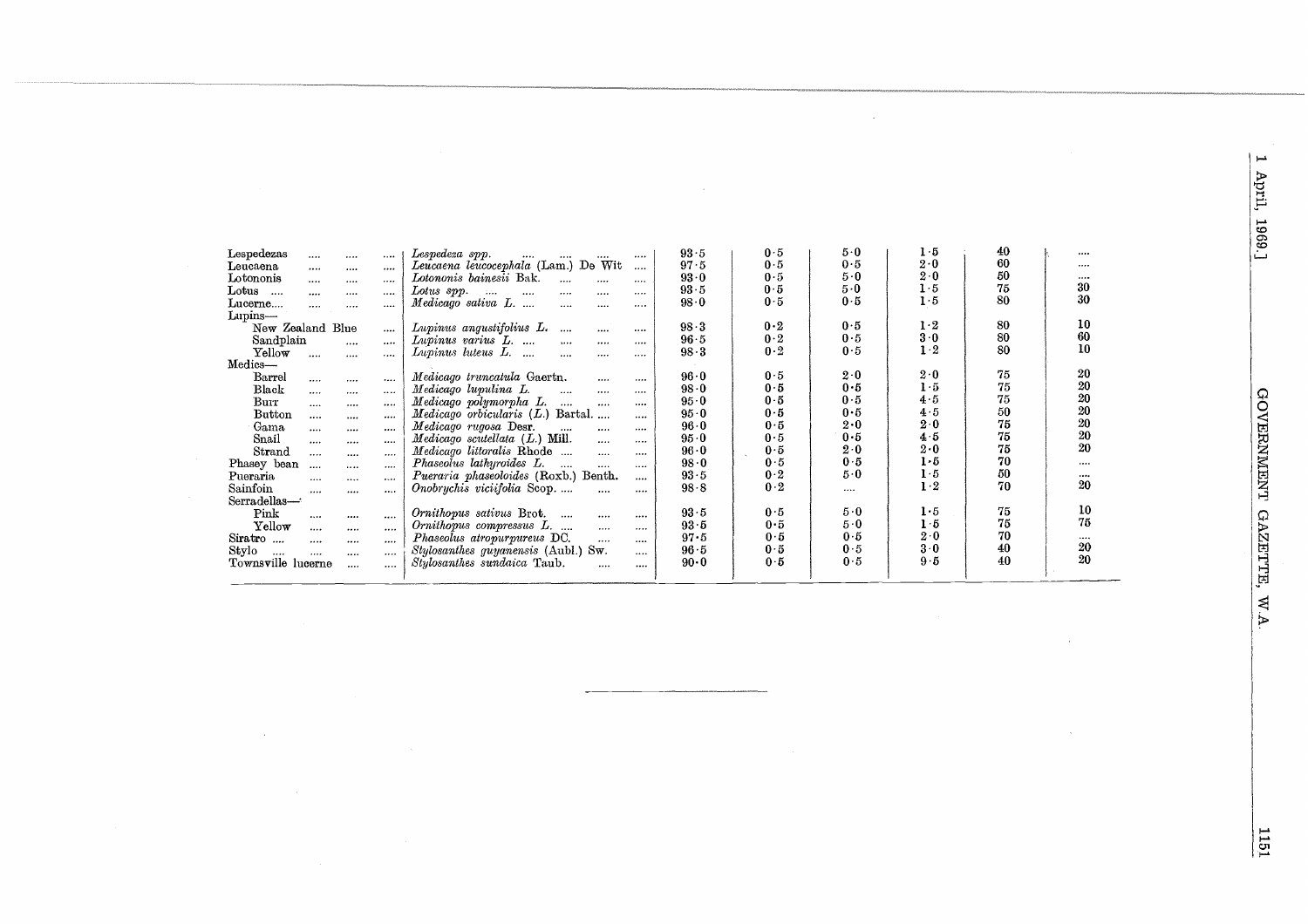| Kind of Seeds                                                                                                                                                                                                                                                                                                                                                                                                                                                                                                                                                                                                                                                                                                                                                                                                                                                                                                                                                                                                                                                                                                                                                                                                                                                        | Impurities<br>(Percentage allowable by weight)                                                                                                                                                                                                                                                                                                                                                                                                                                                                                                                                                                                                                                                                                                                                                                                                                                                                                                                                                                                                                                                                                                                                                                                                                                                                                                                                                                                                                                          |                                                                                                                                                                                                |                                                                                                                                                                               |                                                                                                                                                                                                                           | Germination<br>(Min.<br>Allowable)                                                                                                                                                                    |                                                                                                                                        |
|----------------------------------------------------------------------------------------------------------------------------------------------------------------------------------------------------------------------------------------------------------------------------------------------------------------------------------------------------------------------------------------------------------------------------------------------------------------------------------------------------------------------------------------------------------------------------------------------------------------------------------------------------------------------------------------------------------------------------------------------------------------------------------------------------------------------------------------------------------------------------------------------------------------------------------------------------------------------------------------------------------------------------------------------------------------------------------------------------------------------------------------------------------------------------------------------------------------------------------------------------------------------|-----------------------------------------------------------------------------------------------------------------------------------------------------------------------------------------------------------------------------------------------------------------------------------------------------------------------------------------------------------------------------------------------------------------------------------------------------------------------------------------------------------------------------------------------------------------------------------------------------------------------------------------------------------------------------------------------------------------------------------------------------------------------------------------------------------------------------------------------------------------------------------------------------------------------------------------------------------------------------------------------------------------------------------------------------------------------------------------------------------------------------------------------------------------------------------------------------------------------------------------------------------------------------------------------------------------------------------------------------------------------------------------------------------------------------------------------------------------------------------------|------------------------------------------------------------------------------------------------------------------------------------------------------------------------------------------------|-------------------------------------------------------------------------------------------------------------------------------------------------------------------------------|---------------------------------------------------------------------------------------------------------------------------------------------------------------------------------------------------------------------------|-------------------------------------------------------------------------------------------------------------------------------------------------------------------------------------------------------|----------------------------------------------------------------------------------------------------------------------------------------|
| Column 1                                                                                                                                                                                                                                                                                                                                                                                                                                                                                                                                                                                                                                                                                                                                                                                                                                                                                                                                                                                                                                                                                                                                                                                                                                                             | Column <sub>2</sub>                                                                                                                                                                                                                                                                                                                                                                                                                                                                                                                                                                                                                                                                                                                                                                                                                                                                                                                                                                                                                                                                                                                                                                                                                                                                                                                                                                                                                                                                     | Column 3                                                                                                                                                                                       | Column 4                                                                                                                                                                      | Column 5                                                                                                                                                                                                                  | Column <sub>6</sub><br>Inert<br>matter<br>(Max.)                                                                                                                                                      | Column 7                                                                                                                               |
| Common Name                                                                                                                                                                                                                                                                                                                                                                                                                                                                                                                                                                                                                                                                                                                                                                                                                                                                                                                                                                                                                                                                                                                                                                                                                                                          | Botanical Name                                                                                                                                                                                                                                                                                                                                                                                                                                                                                                                                                                                                                                                                                                                                                                                                                                                                                                                                                                                                                                                                                                                                                                                                                                                                                                                                                                                                                                                                          | Pure<br>seeds<br>(Min.)                                                                                                                                                                        | Weed<br>seeds<br>(Max.)                                                                                                                                                       | Extraneous<br>crop seeds<br>(Max.)                                                                                                                                                                                        |                                                                                                                                                                                                       | Percentage<br>germinable<br>seeds                                                                                                      |
| Bahia grass<br>$\cdots$<br>$\cdots$<br>$\cdots$<br><br>Barley<br>$\sim$<br>$\cdots$<br>$\cdots$<br>$\cdots$<br><br>Bent grasses<br>$\cdots$<br>$\cdots$<br>$$<br>$\cdots$<br>Brachiaria<br>$\cdots$<br>$\cdots$<br>$\cdots$<br>$\cdots$<br>Brome grass-awnless<br>$\cdots$<br>$\cdots$<br>$\cdots$<br>Buffel and Birdwood grasses<br><br>$\cdots$<br>Canada bluegrass<br>$\cdots$<br>$\cdots$<br>$\cdots$<br>Canary grass<br><br><br><br><br>Canary grass-<br>reed<br>$\cdots$<br><br>$\cdots$<br>$\cdots$<br>$\cdots$<br>blue<br>$\sim$<br><br>$\cdots$<br><br>$\cdots$<br>Carpet grasses<br><br>$\cdots$<br><br><br>Cocksfoot<br>$\cdots$<br>$\cdots$<br><br><br>Couch grass<br><br><br>$\cdots$<br>$\cdots$<br>Crested Dogs-tail<br>$\cdots$<br><br>$\cdots$<br>Fescue-<br>Chewings<br>$\cdots$<br><br>$\cdots$<br><br>$\operatorname{Hard}$<br>$\cdots$<br>$\cdots$<br><br>$\cdots$<br>Meadow<br>$\cdots$<br>$\cdots$<br>$\cdots$<br>$\cdots$<br>Sheep's<br>$\ldots$<br>$\cdots$<br>$\cdots$<br>$\cdots$<br>Tall<br>$\cdots$<br>$\cdots$<br>$\cdots$<br>$\cdots$<br>$\cdots$<br>Flinders grasses<br>$\cdots$<br>$\ldots$ .<br>$\cdots$<br><br>Giant panic<br>$\cdots$<br><br>$\cdots$<br>$\cdots$<br>Green panic<br>$\cdots$<br>$\cdots$<br>$\cdots$<br>$\cdots$ | Paspalum notatum Fluegge<br>$\cdots$<br>$\cdots$<br>$\cdots$<br>Hordeum vulgare L.<br>$\cdots$<br>$\cdots$<br>$\cdots$<br><br>Agrostis spp.<br><br>$\cdots$<br>$\cdots$<br>$\cdots$<br><br>Brachiaria spp.<br>$\mathcal{L}_{\mathcal{L},\mathcal{L},\mathcal{L}}$<br>$\cdots$<br><br>$\cdots$<br><br>Bromus inermis Leyss.<br>$\cdots$<br>$\cdots$<br>$\cdots$<br>$\cdots$<br>$Cenchrus$ spp $*$<br><br>$\cdots$<br>$\cdots$<br>$\cdots$<br>$\cdots$<br><br>$\cdots$<br><br>$\cdots$<br>$\cdots$<br>Poa compressa L.<br><br><br><br>$\cdots$<br>Phalaris canariensis L.<br>$\cdots$<br>$\cdots$<br>$\cdots$<br><br>Phalaris arundinacea L.<br>$\cdots$<br>$\cdots$<br><br>Phalaris coerulescens Desf.<br><br><br>$\cdots$<br>Axonopus spp.<br>$\mathbf{1}$<br>$\cdots$<br>$\cdots$<br><br>$\cdots$<br>Dactylis glomerata L.<br>$\cdots$<br>$\cdots$<br>$\cdots$<br>$\cdots$<br>Cynodon dactylon (L.) Pers.<br>$\cdots$<br>$\cdots$<br>$\cdots$<br>Cynosurus cristatus L.<br>$\ddotsc$<br>$\cdots$<br>$\cdots$<br>$\cdots$<br>Festuca rubra L<br>$\cdots$<br>$\cdots$<br>$\cdots$<br><br>Festuca duriuscula L.<br>$\cdots$<br>$\cdots$<br>$\cdots$<br>$\cdots$<br>Festuca pratensis Huds<br>$\cdots$<br><br>$\cdots$<br>$F$ estuca ovina $L$<br><br><br><br><br>Festuca arundinacea Schreb.<br>$\cdots$<br>$\cdots$<br><br>Iseilema spp.<br>$\cdots$<br>$\cdots$<br>$\cdots$<br>Panicum antidotale Retz.<br><br>$\overline{1}$<br>$\cdots$<br>Panicum maximum Jacq. var. trichoglume (K. | 60.0<br>$97 - 5$<br>98.0<br>40.0<br>94.8<br>90.0<br>54.0<br>79.8<br>98.3<br>$95 - 5$<br>95.5<br>97.0<br>80.0<br>97.0<br>97.0<br>98.0<br>97.0<br>97.0<br>97.0<br>93.5<br>78.0<br>80.0<br>$60-0$ | 0.2<br>0.2<br>0.5<br>0.2<br>0.2<br>$1 \cdot 0$<br>1.0<br>0.2<br>0.2<br>$1 \cdot 0$<br>1.0<br>0.5<br>0.5<br>0.5<br>0.5<br>0.5<br>0.5<br>0.5<br>0.5<br>0.5<br>0.5<br>0.2<br>0.2 | $1\cdot 0$<br>0.5<br><br>0.5<br>0.2<br>$1-0$<br>$1-0$<br>0.2<br>0.5<br>$2\cdot 0$<br>2.0<br>$1\cdot 0$<br>5.01<br>1.0<br>$1-0$<br>$\cdots$<br>$1 \cdot 0$<br>$1\cdot 0$<br>$1\cdot 0$<br>4.01<br>$2\cdot 0$<br>0.5<br>0.5 | 39.0<br>$2\cdot 0$<br>$2 \cdot 0$<br>59.5<br>$5-0$<br>9.0<br>45.0<br>20.0<br>$1 \cdot 2$<br>2.5<br>2.5<br>2.0<br>15.0<br>$2\cdot 0$<br>2.0<br>2.0<br>2.0<br>2.0<br>2.0<br>2.5<br>20.0<br>19.5<br>39.5 | 60<br>80<br>60<br>15<br>55<br>20<br>60<br>40<br>65<br>60<br>55<br>60<br>60<br>60<br>60<br>50<br>50<br>50<br>50<br>50<br>55<br>50<br>20 |
| Grain sorghum, Saccharine<br>$\cdots$<br>$\cdots$<br>Guinea grass<br>$\cdots$<br>$\cdots$<br><br>$\cdots$<br>Kentucky bluegrass<br>$\cdots$<br>$\cdots$<br>$\cdots$                                                                                                                                                                                                                                                                                                                                                                                                                                                                                                                                                                                                                                                                                                                                                                                                                                                                                                                                                                                                                                                                                                  | Schum.) Eyles<br>Sorghum vulgare pers.<br>$\sim$ 1000 $\sim$<br><br>$\cdots$<br><br>Panicum maximum Jacq.<br>$\cdots$<br><br>$\cdots$<br>Poa pratensis L.<br>$\cdots$<br>$\cdots$<br>$\cdots$<br>                                                                                                                                                                                                                                                                                                                                                                                                                                                                                                                                                                                                                                                                                                                                                                                                                                                                                                                                                                                                                                                                                                                                                                                                                                                                                       | 97.6<br>(0.0)<br>79.8                                                                                                                                                                          | 0.2<br>0.2<br>0.2                                                                                                                                                             | 0.2<br>0.5<br>0.2                                                                                                                                                                                                         | $2 \cdot 2$<br>$39 - 5$<br>$20 \cdot 0$                                                                                                                                                               | 70<br>20<br>40                                                                                                                         |

### GROUP III-CEREALS, PASTURE AND FODDER GRASSES

 $\sim$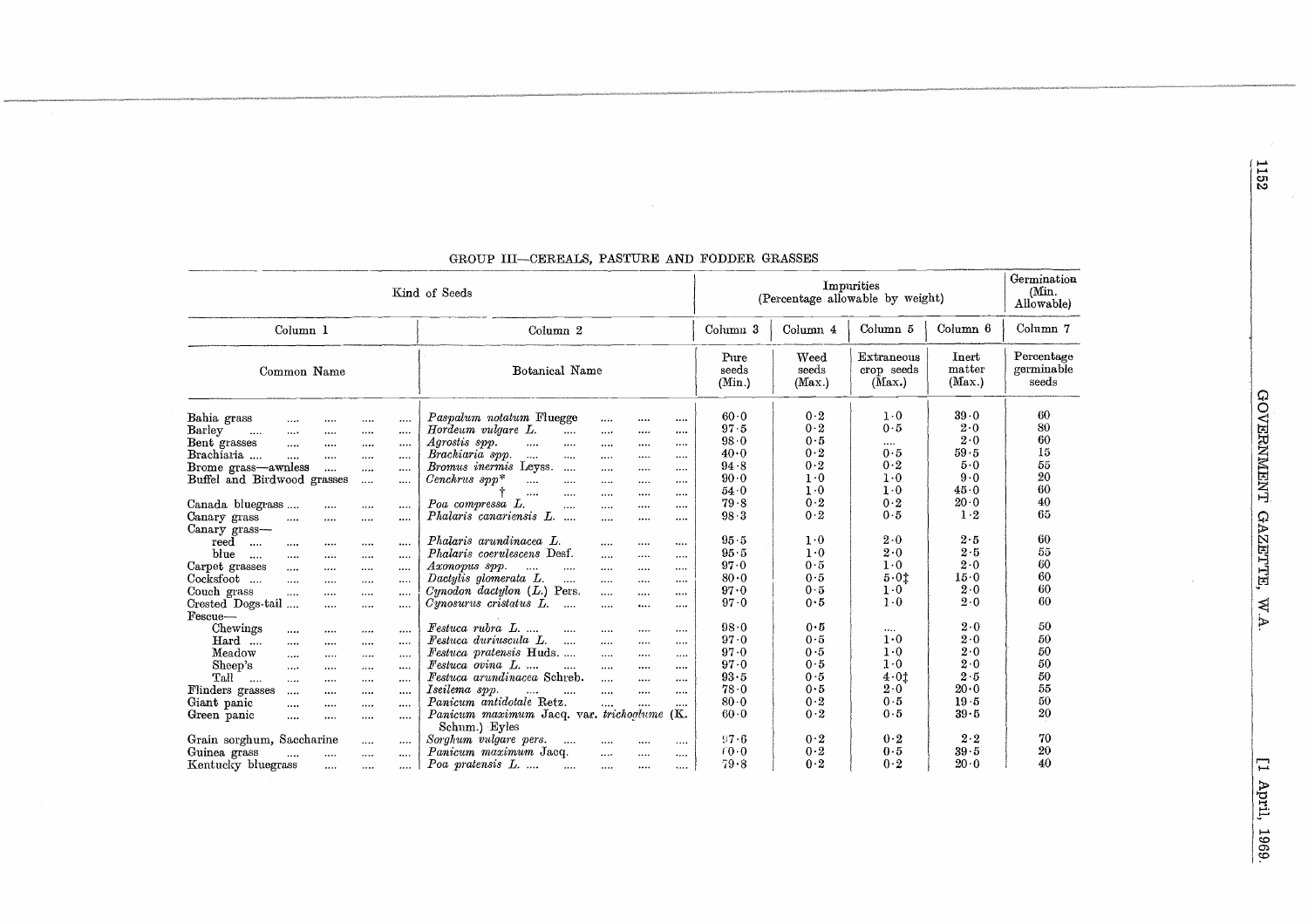1 April, 1969.]

|                                                                                 |                                                                                       | 98.6             | 0.2   | 0.2             | $1 \cdot 2$ | 80 |
|---------------------------------------------------------------------------------|---------------------------------------------------------------------------------------|------------------|-------|-----------------|-------------|----|
| Maize<br><br>$\cdots$<br><br>$\cdots$<br>$\cdots$                               | Zea mays L.<br>$\cdots$<br>$\cdots$<br>Panicum coloratum L. var. makarikariense       | $60-0$           | 0.2   | 0.5             | $39 - 5$    | 20 |
| Makarikari grass<br>$\cdots$<br>$\cdots$<br>$\cdots$<br>$\cdots$                |                                                                                       |                  |       |                 |             |    |
|                                                                                 | Goossens                                                                              | 97.0             | 0.5   | $1 \cdot 0$     | $2\cdot 0$  | 35 |
| Meadow foxtail<br>$\cdots$<br>$\cdots$<br>$\cdots$<br>$\cdots$                  | Alopecurus pratensis L.<br>$\cdots$                                                   |                  |       |                 |             |    |
| Millet-                                                                         | Sorghum dochna (Forsk.) Snowden                                                       | 97.6             | 0.2   | 0.2             | $2\cdot 2$  | 70 |
| <b>Broom</b><br>$\cdots$<br>$\cdots$<br>$\ldots$ .<br>$\cdots$                  | $\cdots$<br>                                                                          | 97.3             | 0.2   | 0.5             | $2 \cdot 2$ | 75 |
| French<br><br>$\cdots$<br>$\cdots$<br>$\cdots$                                  | Panicum miliaceum L.<br>$\ddotsc$<br>$\cdots$<br>$\cdots$                             | $97 - 3$         | 0.2   | 0.5             | $2 \cdot 2$ | 75 |
| foxtail.<br>Hungarian<br>and<br>Italian.                                        | Setaria italica $(L)$ Beanv.<br>$\ldots$<br>$\cdots$<br>$\cdots$                      |                  |       |                 |             |    |
| Manchurian.                                                                     |                                                                                       | $97 - 3$         | 0.2   | 0.5             | $2\cdot 2$  | 75 |
| Japanese, white<br>$\cdots$<br>$\cdots$<br>                                     | $Echnochloa$ crus-galli $(L.)$ Beany. var. frumen-                                    |                  |       |                 |             |    |
|                                                                                 | tacea (Roxb.) Wight.                                                                  | 97.3             | 0.2   | 0.5             | $2\cdot 2$  | 75 |
| Pearl<br>$\sim$<br>$\cdots$<br>$\cdots$<br>$\cdots$                             | Pennisetum glaucum $(L)$ R. Br.<br>$\cdots$<br>$\cdots$                               | 75.0             | 0.5   | $5-0$           | $20\cdot 0$ | 35 |
| Mitchell grasses<br>$\cdots$<br>$\cdots$<br>$\cdots$<br>$\cdots$                | Astrebla spp.<br>$\cdots$<br>$\cdots$<br>$\cdots$<br>$\cdots$                         | 40.0             | 0.2   | 0.2             | 59.8        | 30 |
| Molasses grass<br>$\cdots$<br>$\cdots$<br>$\cdots$<br>$\cdots$                  | Melinis minutiflora Beauv.<br><br>$\cdots$<br>$\cdots$                                | $97-0$           | 0.5   | 0.5             | $2-5$       | 80 |
| $U$ ats<br>$\cdots$<br>$\sim$ $\sim$ $\sim$<br>$\cdots$<br>$\cdots$<br>$\cdots$ | Avena sativa L.<br>$\sim$ $\sim$<br><br>$\cdots$<br>                                  | $60-0$           | 0.2   | 1.0             | $39 - 0$    | 60 |
| Paspalum<br>$\cdots$<br>$\cdots$<br>$\cdots$<br>$\cdots$                        | Paspalum dilatatum Poir<br>$\cdots$<br>$\cdots$<br>$\cdots$                           | $60-0$           | 0.2   | 3.0             | 37.0        | 40 |
| Paspalum-broad leafed<br>$\cdots$<br>$\cdots$                                   | Paspalum wettsteinii Hackel<br>$\cdots$<br>$\cdots$<br>$\cdots$                       | $95-5$           | $1-0$ | $2\cdot 0$      | $2-5$       | 60 |
| Phalaris<br>$\cdots$<br><br>$\cdots$<br>$\cdots$<br>$\cdots$                    | Phalaris tuberosa L.<br>$\cdots$<br>$\cdots$<br><br>$\cdots$                          | 60.0             | 0.2   | 3.0             | 37.0        | 40 |
| Plicatulum<br>$\cdots$<br>$\cdots$<br>$\cdots$<br>$\cdots$                      | Paspalum plicatulum Michx.<br>$\cdots$<br>$\cdots$<br>                                | $98 - 8$         | 0.2   |                 | $1-2$       | 75 |
| Popcorn<br>$\sim$<br>$\cdots$<br>$\cdots$<br>$\cdots$<br>$\cdots$               | Bailey<br>Zea mays L. var. everte (Sturtev.)<br>$\cdots$                              | 94.8             | 0.5   | <br>0.2         | $5-0$       | 65 |
| Prairie grass<br>$\cdots$<br>$\cdots$<br>$\cdots$<br>$\cdots$                   | Bromus unioloides Kunth<br><br>$\cdots$<br>$\cdots$                                   |                  | 0.5   | 0.5             | $4-5$       | 35 |
| Puccinellia<br>$\cdots$<br>$\cdots$<br>$\cdots$<br>$\cdots$                     | Puccinellia sp.<br>$\cdots$<br>$\cdots$<br>$\cdots$<br><br>$\cdots$                   | $95-0$<br>$50-0$ | $1-0$ | 3.0             | $47-0$      | 60 |
| Rhodes grass<br>$\cdots$<br>$\cdots$<br><br>$\cdots$                            | <i>Chloris gayana</i> Kunth $\dots$<br>$\cdots$<br><br>$\cdots$                       | $90 - 0$         | $1-0$ | 3.0             | 7.0         | 20 |
|                                                                                 | Chloris gayana Kunth*<br>$\cdots$<br>$\cdots$<br>$\cdots$                             | $98 - 8$         | 0.2   |                 | $1-2$       | 70 |
| Rice<br>$\cdots$<br>$\cdots$<br><br><br>                                        | Oryza sativa L.<br>$\sim$ 1000 $\sim$<br>$\cdots$<br>$\cdots$<br>$\cdots$<br>$\cdots$ |                  | 0.2   | $\cdots$<br>0.2 | $1-2$       | 75 |
| Rye<br>$\cdots$<br>$\cdots$<br><br><br>$\cdots$                                 | Secale cereale L.<br>$\cdots$<br>$\cdots$<br>$\cdots$<br>                             | $98-6$           | $1-0$ | $1 \cdot 0$     | 2.0         | 65 |
| Ryegrasses<br>$\ldots$ .<br><br>$\cdots$<br>$\cdots$                            | Lolium spp.<br>$\cdots$<br>$\cdots$<br><br>                                           | 97.0             | $1-0$ | 2.0             | 5.0         | 40 |
| Serobic<br>$\cdots$<br>$\cdots$<br>$\cdots$<br>$\cdots$<br>.                    | Paspalum commersonii Lam.*<br><br>$\cdots$                                            | $93 - 0$         | 0.2   | 0.5             | $39 - 5$    | 20 |
| Setana<br>$\cdots$<br>$\cdots$<br>$\cdots$<br><br>                              | Setaria sphacelata (Schum.) Chipp<br>$\cdots$<br>$\cdots$                             | $60-0$           | 0.2   | 0.5             | $2 \cdot 2$ | 65 |
| Sorghum almum<br>$\cdots$<br>$\cdots$<br>$\cdots$<br>                           | Sorghum almum Parodi<br>$\cdots$<br>$\cdots$<br>$\cdots$                              | 97.3             | 0.2   | 0.2             | $2 \cdot 2$ | 65 |
| Sudan grass<br>$\cdots$<br>$\cdots$<br>$\cdots$<br>$\cdots$                     | Sorghum sudanense (Piper) Stapf<br><br>                                               | $97 - 6$         |       |                 | 1.2         | 65 |
| Sweet corn<br>$\cdots$<br>$\cdots$<br>$\cdots$<br>$\cdots$                      | Zea mays L. var. saccharate (Sturtev.) Bailey                                         | $98 - 8$         | 0.2   | $\cdots$<br>0.2 | $1-2$       | 50 |
| Teosinte<br>$\sim$<br>$\cdots$<br>$\cdots$<br>$\cdots$<br>$\cdots$              | Euchlaena mexicana Sehrad.<br>$\cdots$<br>$\cdots$<br>                                | $98 - 6$         | 0.2   |                 | 2.0         | 60 |
| Timothy<br>$\cdots$<br>$\cdots$<br>$\cdots$<br>$\cdots$<br>$\cdots$             | Phleum pratense L.<br>$\cdots$<br>$\cdots$<br>$\cdots$<br>$\cdots$                    | 97.0             | 0.5   | $1 - 0$         |             | 35 |
| Veldt grass-perennial<br>$\cdots$<br>$\cdots$<br>$\cdots$                       | Ehrharta calucina Sm.<br>$\cdots$<br>$\cdots$<br>$\cdots$<br>$\cdots$                 | 63.0             | $1-0$ | $2\cdot 0$      | $35 - 0$    | 80 |
| Wheat<br><br>$\cdots$<br>$\cdots$<br>$\cdots$<br>$\cdots$                       | Triticum aestivum L.<br>$\cdots$<br>$\cdots$<br>$\cdots$<br>$\cdots$                  | 97.5             | 0.5   | 0.5             | $2\cdot 0$  |    |
| White panicum<br>$\sim$ $\sim$<br>$\sim$ $\sim$<br><br>$\cdots$                 | Echinochloa crus-galli var. edulis Hitche.<br>$\cdots$                                | $97 - 3$         | $0-2$ | $0-5$           | $2 \cdot 2$ | 75 |
| Wood meadow grass<br>$\cdots$<br><br>                                           | Poa nemoralis L.<br>$\cdots$<br>$\cdots$<br>$\cdots$<br>                              | 79.8             | $0-2$ | 0.2             | 20.0        | 40 |
|                                                                                 |                                                                                       |                  |       |                 |             |    |

\* Irish method.  $\dagger$  International method.  $\dagger$  Not more than 1.0 per cent. to be other than Lolium species.

 $\mathcal{A}^{\mathcal{A}}$ 

1153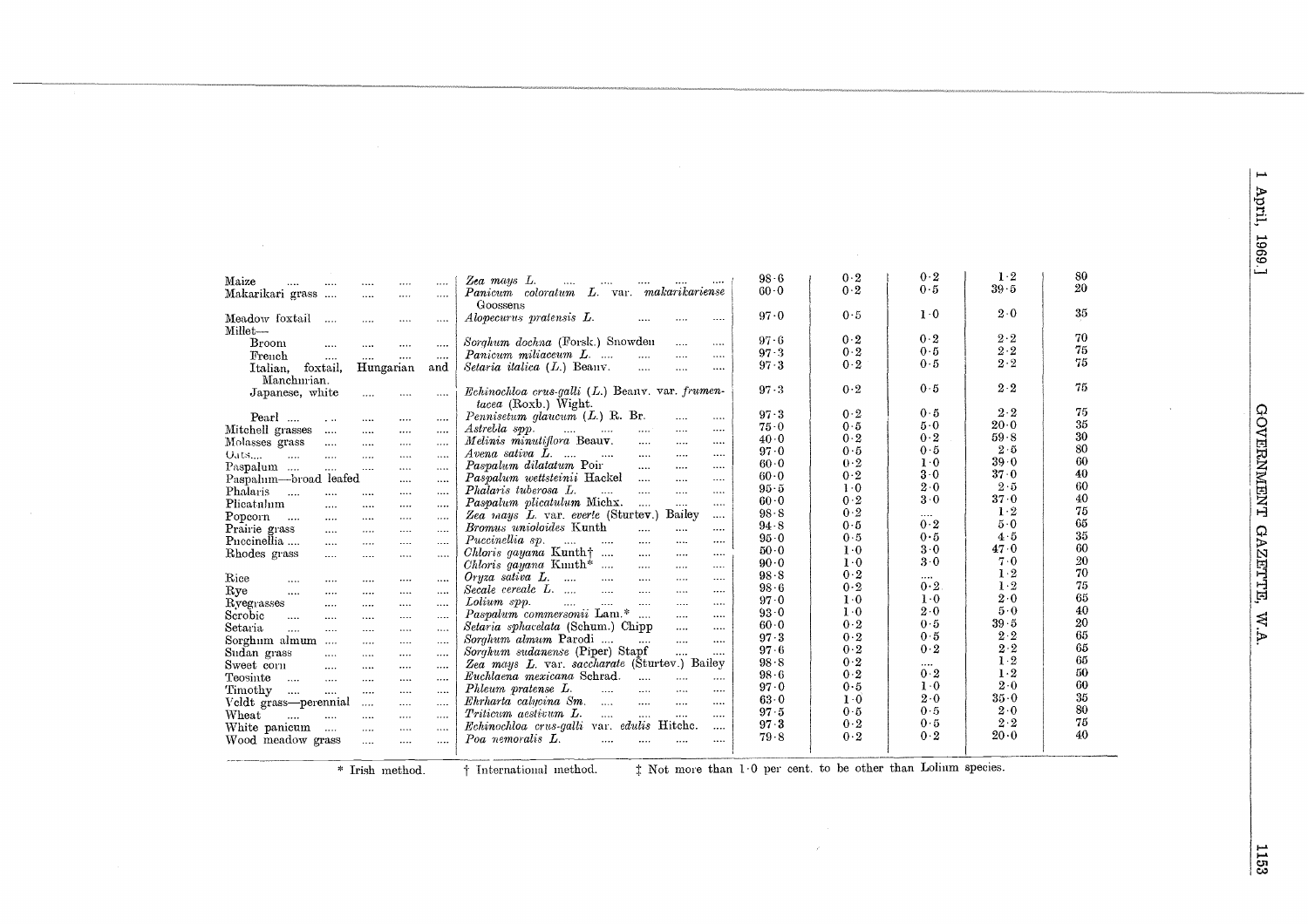### Second Schedule PROHIBITED SEEDS

| Acanthospermum hispidum DC.                                                                            | $\cdots$                                                                                                                                                                                                                                 | $\cdots$                                                                         |                               | Star burr                          |
|--------------------------------------------------------------------------------------------------------|------------------------------------------------------------------------------------------------------------------------------------------------------------------------------------------------------------------------------------------|----------------------------------------------------------------------------------|-------------------------------|------------------------------------|
| $Acryption$ repens $(L)$ DC.                                                                           | $\ldots$                                                                                                                                                                                                                                 | $\cdots$                                                                         | $\cdots$                      | Hard heads or creeping knapweed    |
|                                                                                                        |                                                                                                                                                                                                                                          |                                                                                  | $\sim 100$                    | Goat grasses                       |
| Aegilops spp.<br>Alhagi pseudalhagi (Bieb.) Desv.                                                      |                                                                                                                                                                                                                                          |                                                                                  |                               | Camel thorn                        |
| Allium triquetrum L.                                                                                   | $\begin{aligned} \frac{\partial \mathbf{m}}{\partial \mathbf{m}} &= \frac{\partial \mathbf{m}}{\partial \mathbf{m}} \\ \frac{\partial \mathbf{m}}{\partial \mathbf{m}} &= \frac{\partial \mathbf{m}}{\partial \mathbf{m}} \end{aligned}$ |                                                                                  | $\sim 100$                    | Three cornered garlic              |
| Allium vineale L.<br>and the state of                                                                  |                                                                                                                                                                                                                                          |                                                                                  | $\sim$ $\sim$                 | Crow garlie                        |
| Alternanthera pungens H.B.K.                                                                           | $\frac{1}{\sin^2\theta} = \frac{1}{\sin\theta} \frac{1}{\sin\theta}$                                                                                                                                                                     |                                                                                  | <b>Service</b>                | Khaki weed                         |
| $Ambrosia$ spp.                                                                                        | $\mathbf{m} = \mathbf{m}$                                                                                                                                                                                                                | <b>Sales</b>                                                                     | $\sim$ 1000 $\sim$            | Ragweeds                           |
|                                                                                                        | $\cdots$ .                                                                                                                                                                                                                               | $\mathbf{a} \mathbf{a} \mathbf{a} = \mathbf{a} \mathbf{a} \mathbf{a} \mathbf{a}$ |                               | Yellow burr weeds                  |
| Amsinckia spp.<br>Arctium lappa L.<br>Argemone spp.                                                    | $\mathbf{r}$ , $\mathbf{r}$ , $\mathbf{r}$                                                                                                                                                                                               | $\cdots$                                                                         | $\sim$ $\sim$                 | <b>Burdock</b>                     |
|                                                                                                        | $\cdots$                                                                                                                                                                                                                                 | $\cdots$                                                                         |                               | Mexican poppy                      |
| Arrhenatherum elatius var. bulbosum (Willd.) Spenner                                                   |                                                                                                                                                                                                                                          |                                                                                  |                               | Bulbous oat grass                  |
| Asphodelus fistulosus L.                                                                               |                                                                                                                                                                                                                                          |                                                                                  |                               | Onion weed                         |
|                                                                                                        | $\ldots$                                                                                                                                                                                                                                 | $\cdots$                                                                         | $\cdots$                      |                                    |
| Baccharis halimifolia L.<br>$\sim$ 1000 $\sim$                                                         | $\cdots$                                                                                                                                                                                                                                 | $\cdots$                                                                         | $\cdots$                      | Groundsel bush                     |
| Berberis spp.<br>Brassica juncea (L.) Czernjaiev.                                                      | $\cdots$                                                                                                                                                                                                                                 | $\cdots$                                                                         | $\cdots$                      | <b>Barberries</b>                  |
|                                                                                                        | <b>SALE</b>                                                                                                                                                                                                                              | $\sim 100$ km s $^{-1}$                                                          | $\sim$ $\sim$                 | Indian mustard                     |
| <i>Brassica tournefortii</i> Gouan                                                                     | $\ldots$ .                                                                                                                                                                                                                               | $\ldots$ .                                                                       | $\cdots$                      | Wild turnip                        |
| Bromus commutatus Schrad                                                                               | $\sim 10^{-10}$                                                                                                                                                                                                                          | $\frac{1}{100} \frac{1}{\sqrt{2}} \left( \frac{1}{2} \right)$                    | $\sim$ $\sim$                 | Hairy chess                        |
| Bromus tectorum L.<br>المستنب المسار                                                                   | $\cdots$ .                                                                                                                                                                                                                               |                                                                                  | $\cdots$                      | Downy brome                        |
|                                                                                                        | <b>Service</b>                                                                                                                                                                                                                           | $\ldots$ .                                                                       | $\cdots$                      | Rubber tree                        |
|                                                                                                        | $\sigma_{\rm{max}}$                                                                                                                                                                                                                      |                                                                                  | $\ldots$                      | Spiny broom                        |
|                                                                                                        |                                                                                                                                                                                                                                          | $\frac{1}{100}$                                                                  | $\cdots$                      | Hoary cress                        |
| Carduus spp.<br>Carthamus glaucus Bieb.<br>Carthamus lanatus L.<br>Cenchrus biflorus Roxb.             |                                                                                                                                                                                                                                          | $\cdots$                                                                         | $\sim 100$                    | Sheep thistles                     |
|                                                                                                        | <b>Service</b>                                                                                                                                                                                                                           | <b>Season</b>                                                                    | $\cdots$                      | Glaucous star thistle              |
|                                                                                                        | $\sim 100$ km s $^{-1}$                                                                                                                                                                                                                  | $\cdots$                                                                         | $\cdots$                      | Saffron thistle                    |
|                                                                                                        |                                                                                                                                                                                                                                          |                                                                                  | $\cdots$                      | Burr grass                         |
| Cenchrus brownii Roem. & Schult                                                                        |                                                                                                                                                                                                                                          | $\cdots$                                                                         |                               | Burr grass                         |
|                                                                                                        |                                                                                                                                                                                                                                          | $\ldots$ .                                                                       | $\cdots$                      |                                    |
|                                                                                                        |                                                                                                                                                                                                                                          | $\cdots$                                                                         | $\cdots$                      | Mossman river grass                |
| Cenchrus gracillimus Nash.<br>$\sim 10^{-10}$                                                          | $\mathbf{1},\mathbf{1},\mathbf{1},\ldots$                                                                                                                                                                                                | $\cdots$                                                                         | $\cdots$                      | Burr grass                         |
| <i>Cenchrus incertus</i> M.A. Curtis                                                                   | $\ldots$ .                                                                                                                                                                                                                               | $\ldots$ .                                                                       | $\cdots$                      | Coast sandburr                     |
| Cenchrus pauciflorus Benth.                                                                            | $\mathbf{1},\mathbf{2},\mathbf{3},\mathbf{4}$                                                                                                                                                                                            | $\cdots$                                                                         | $\sim 100$                    | Sandburr                           |
| Cenchrus tribuloides L.                                                                                | $\sim$ $\sim$                                                                                                                                                                                                                            | $\cdots$                                                                         | $\cdots$                      | Dune sandburr or innocent weed     |
|                                                                                                        | $\cdots$                                                                                                                                                                                                                                 | $\cdots$                                                                         | <b>Seattle</b>                | Star thistle                       |
|                                                                                                        | $\cdots$                                                                                                                                                                                                                                 | $\cdots$                                                                         | $\Delta\Delta\Delta\Delta$    | St. Barnaby's thistle              |
| Centaurea calcitrapa L.<br>Centaurea solstitialis L.<br>Cestrum parqui L'Herit<br>Chomdrilla juncea L. | $\sim$ $\sim$                                                                                                                                                                                                                            | $\ldots$ .                                                                       | $\mathbf{1}$ and $\mathbf{1}$ | Chilian cestrum                    |
|                                                                                                        | $\cdots$                                                                                                                                                                                                                                 | $\ldots$                                                                         | $\cdots$                      | Skeleton weed                      |
| Chrysanthemum leucanthemum L.                                                                          | $\cdots$                                                                                                                                                                                                                                 | $\cdots$                                                                         | $\ldots$ .                    | $Ox$ -eye daisy                    |
| Cirsium spp.                                                                                           | $\mathbf{r}$ , $\mathbf{r}$ , $\mathbf{r}$                                                                                                                                                                                               | $\cdots$                                                                         | $\ldots$                      | Thistles                           |
| Citrullus colocynthis $(L)$ Schrad.                                                                    | $\cdots$                                                                                                                                                                                                                                 | $\cdots$                                                                         | $\cdots$                      | Colocynth                          |
| Сопіит зрр.<br>المستحدث السواري وسند                                                                   | $\cdots$                                                                                                                                                                                                                                 | $\cdots$                                                                         | $\ldots$ .                    | Hemlocks                           |
| Convolvulus arvensis L.                                                                                |                                                                                                                                                                                                                                          | $\cdots$                                                                         | $\cdots$                      | Bindweed                           |
|                                                                                                        | $\ldots$ .                                                                                                                                                                                                                               |                                                                                  |                               | Dodder                             |
|                                                                                                        |                                                                                                                                                                                                                                          | $\cdots$                                                                         | $\cdots$                      | Artichoke thistle                  |
|                                                                                                        |                                                                                                                                                                                                                                          | $\cdots$                                                                         | $\ldots$                      |                                    |
|                                                                                                        |                                                                                                                                                                                                                                          | $\cdots$                                                                         | $\ldots$                      | Yellow nut grass                   |
|                                                                                                        |                                                                                                                                                                                                                                          | $\cdots$                                                                         | $\ldots$                      | Nut grass                          |
|                                                                                                        |                                                                                                                                                                                                                                          | $\cdots$                                                                         | $\cdots$                      | Thornapple                         |
|                                                                                                        |                                                                                                                                                                                                                                          | $\cdots$                                                                         | $\cdots$                      | Sand rocket                        |
| $Dipsacus\ full onum\ L.\ldots$                                                                        | $\sim$                                                                                                                                                                                                                                   |                                                                                  |                               | Wild teasel                        |
| Echium italicum L.<br>Echium lycopsis L.                                                               | $\ldots$                                                                                                                                                                                                                                 | $\cdots$                                                                         | $\cdots$                      | Patersons curse or Italian bugloss |
| $\mathbf{r}_1, \mathbf{r}_2, \ldots, \mathbf{r}_n$                                                     | $\sim 100$ km s $^{-1}$                                                                                                                                                                                                                  | $\mathbf{r}$ , $\mathbf{r}$ , $\mathbf{r}$                                       |                               | Paterson's curse or salaytion Jane |
| <i>Eichhornia crassipes</i> (Mart.) Solms Laub.                                                        |                                                                                                                                                                                                                                          |                                                                                  | $\cdots$                      | Water hyacinth                     |
| $Elymus\ caput-medusae\ L.\ \dots \ \dots \ \dots$                                                     |                                                                                                                                                                                                                                          |                                                                                  | $\cdots$                      | Medusa head                        |
|                                                                                                        | المتبر المنتقل                                                                                                                                                                                                                           |                                                                                  | $\cdots$                      | Spiny emex or double gee           |
| Emex australis Steinh.<br>Eupatorium riparium Regel<br>Eupatorium adenophorum Spreng.                  |                                                                                                                                                                                                                                          | $\mathbf{r}$ , $\mathbf{r}$ , $\mathbf{r}$ , $\mathbf{r}$                        |                               | Mist flower                        |
|                                                                                                        |                                                                                                                                                                                                                                          | $\cdots$                                                                         | $\cdots$                      | Crofton weed                       |
| $Euphorbia$ esula $L$ .                                                                                |                                                                                                                                                                                                                                          |                                                                                  |                               | Leafy spurge                       |
| Euphorbia lathyrus L.                                                                                  |                                                                                                                                                                                                                                          |                                                                                  |                               | Caper spurge                       |
| $\cdots$                                                                                               | $\cdots$                                                                                                                                                                                                                                 |                                                                                  |                               |                                    |
| Euphorbia segetalis L.<br>                                                                             | $\ldots$                                                                                                                                                                                                                                 |                                                                                  | $\cdots$                      | Carnation weed                     |
| Euphorbia terracina L.<br>                                                                             |                                                                                                                                                                                                                                          | $\cdots$                                                                         |                               | False caper                        |
| Franseria spp.<br>$\sim$ 100 $\mu$<br>$\ldots$                                                         |                                                                                                                                                                                                                                          | $\cdots$                                                                         |                               | Burr ragweeds                      |
| Gaura spp.<br>$\sim$ 1000 $\sim$<br>$\cdots$<br>                                                       |                                                                                                                                                                                                                                          |                                                                                  |                               | Clock weeds                        |
| <i>Halogeton glomeratus</i> (Bieb) C.A. Mey.                                                           |                                                                                                                                                                                                                                          |                                                                                  |                               | Halogeton                          |
| Helenium spp.<br>$\ldots$                                                                              |                                                                                                                                                                                                                                          | $\cdots$                                                                         |                               | Sneeze weeds                       |
| Helianthus ciliaris DC.<br>$\cdots$                                                                    |                                                                                                                                                                                                                                          |                                                                                  | $\cdots$                      | Blue weed                          |
| Heliotropium europaeum L.<br>$\cdots$                                                                  | $\cdots$                                                                                                                                                                                                                                 |                                                                                  |                               | Common heliotrope                  |
| Heliotropium amplexicaule Vahl.                                                                        | $\ldots$                                                                                                                                                                                                                                 |                                                                                  |                               | Blue heliotrope                    |
| Hirschfeldia incana (L.) Lagr.-Foss                                                                    |                                                                                                                                                                                                                                          |                                                                                  |                               | Buchan weed                        |
| Homeria spp.<br>$\cdots$<br>$\cdots$<br>$\cdots$                                                       | $\cdots$                                                                                                                                                                                                                                 |                                                                                  |                               | Cape tulips                        |
| Hypericum androsaemum L.                                                                               | $\cdots$                                                                                                                                                                                                                                 |                                                                                  |                               | Tutsan                             |
| Hypericum perforatum L. var. angustifolium DC.                                                         |                                                                                                                                                                                                                                          |                                                                                  |                               | St. John's wort                    |
|                                                                                                        |                                                                                                                                                                                                                                          |                                                                                  |                               |                                    |

 $\sim$